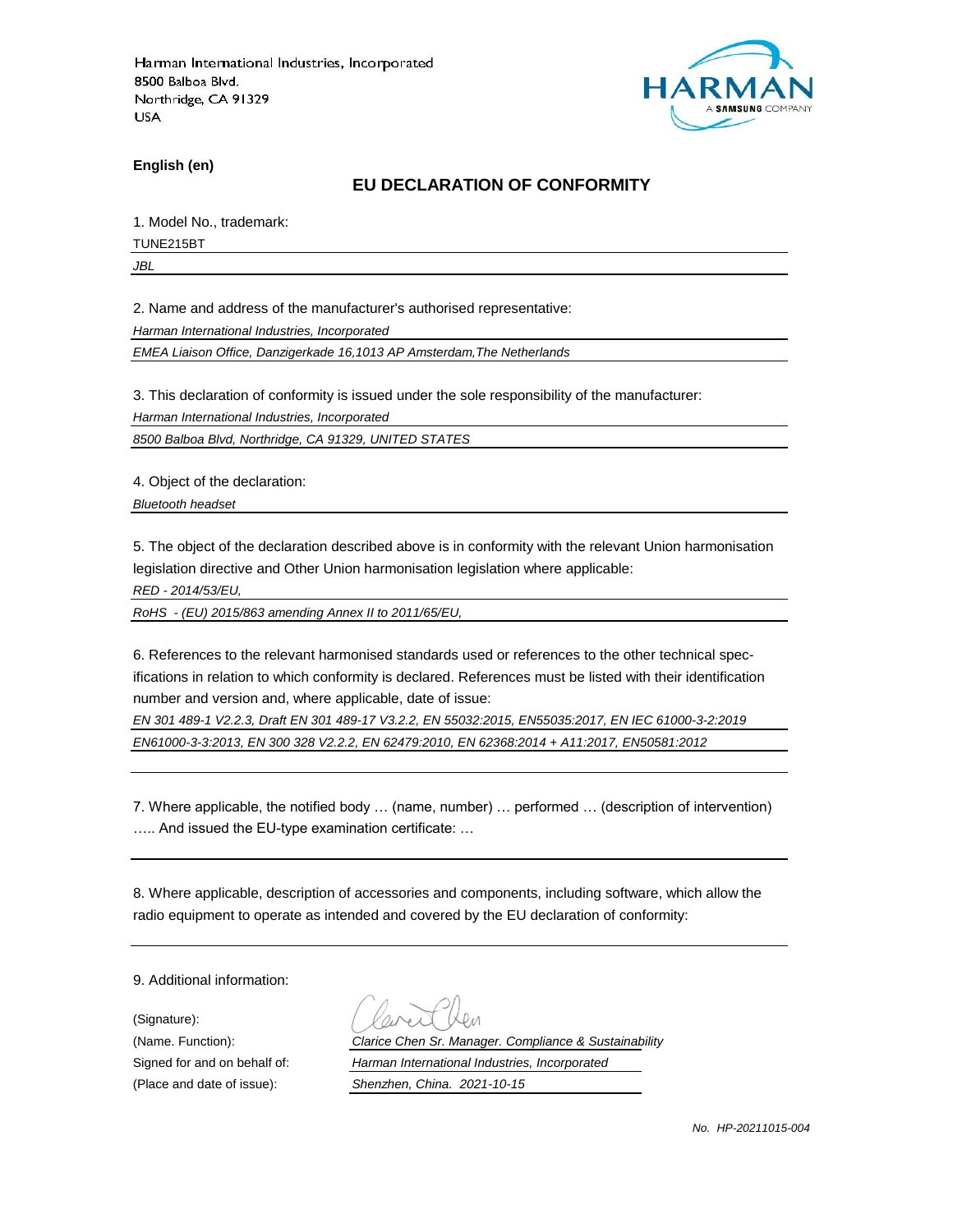

#### **UK DECLARATION OF CONFORMITY**

1. Model No., trademark: *TUNE215BT*

*JBL*

2. Name and address of the manufacturer's authorised representative:

*Harman International Industries, Incorporated*

*Ground Floor, Westside 2, London Road, Apsley, Hemel Hempstead, Hertfordshire, HP3 9TD, United Kingdom.*

3. This declaration of conformity is issued under the sole responsibility of the manufacturer: *Harman International Industries, Incorporated 8500 Balboa Blvd, Northridge, CA 91329, UNITED STATES*

4. Object of the declaration:

*Bluetooth headset*

5. The object of the declaration described above is in conformity with the relevant Union harmonisation legislation directive and Other Union harmonisation legislation where applicable:

*Radio Equipment Regulations 2017*

*The Restriction of the Use of Certain Hazardous Substances in Electrical and Electronic Equipment Regulations 2012*

6. References to the relevant harmonised standards used or references to the other technical specifications in relation to which conformity is declared. References must be listed with their identification number and version and, where applicable, date of issue:

*EN 301 489-1 V2.2.3, Draft EN 301 489-17 V3.2.2, EN 55032:2015, EN55035:2017, EN IEC 61000-3-2:2019 EN61000-3-3:2013, EN 300 328 V2.2.2, EN 62479:2010, EN 62368:2014 + A11:2017, EN50581:2012* 

7. Where applicable, the notified body … (name, number) … performed … (description of intervention) ….. And issued the EU-type examination certificate: …

8. Where applicable, description of accessories and components, including software, which allow the radio equipment to operate as intended and covered by the EU declaration of conformity:

9. Additional information:

(Signature):

(Name. Function): *Clarice Chen Sr. Manager. Compliance & Sustainability* Signed for and on behalf of: *Harman International Industries, Incorporated* (Place and date of issue): *Shenzhen, China. 2021-10-15*

*No. HP-20211015-004*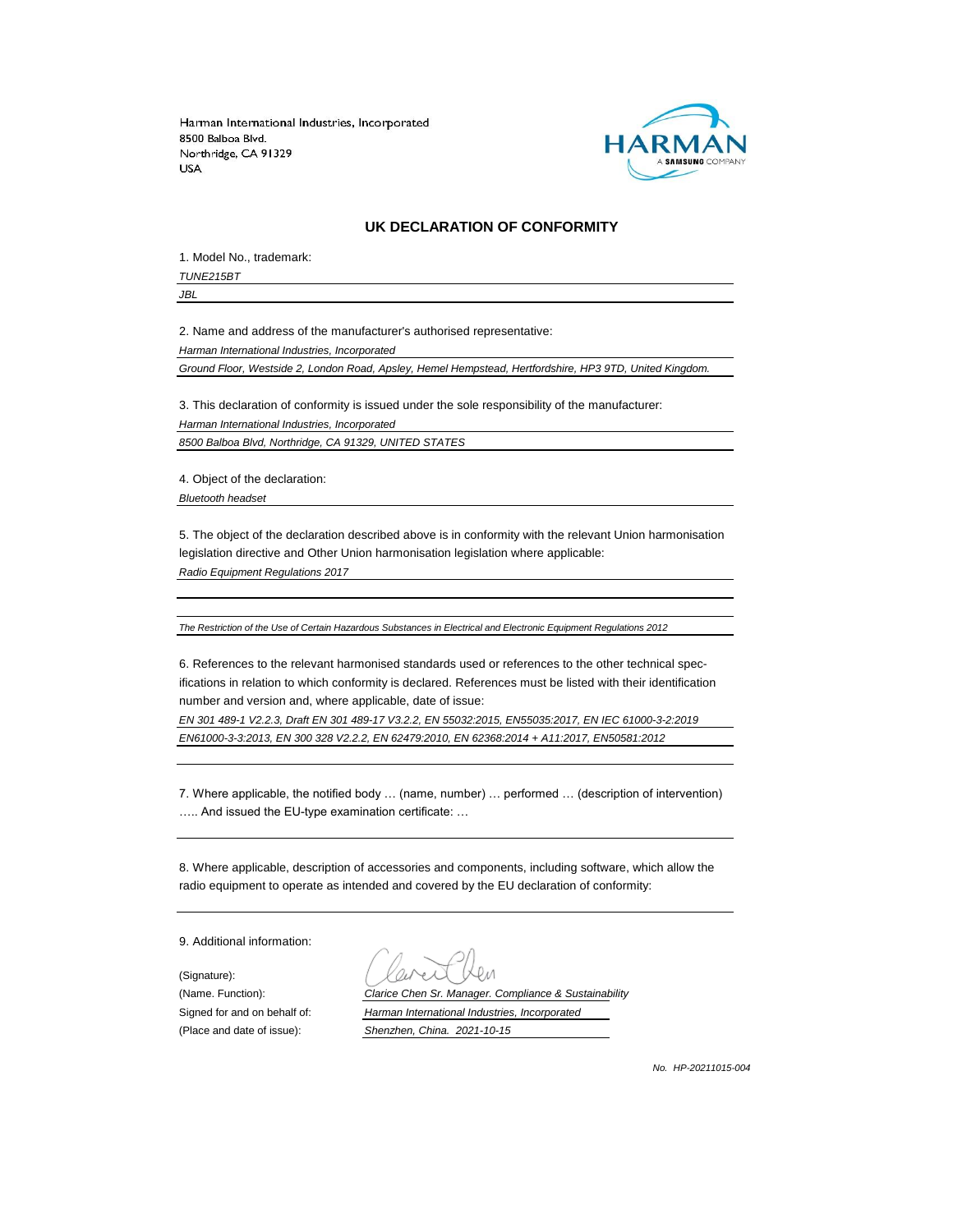

**Български (bg)**

#### **ЕС ДЕКЛАРАЦИЯ ЗА СЪОТВЕТСТВИЕ**

1.Модел No., търговска марка :

TUNE215BT

*JBL*

2. Име и адрес на производителя или на неговия упълномощен представител:

*Harman International Industries, Incorporated*

*EMEA Liaison Office, Danzigerkade 16,1013 AP Amsterdam,The Netherlands*

3. Настоящата декларация за съответствие е издадена на отговорността на производителя:

*Harman International Industries, Incorporated*

*8500 Balboa Blvd, Northridge, CA 91329, UNITED STATES*

4. Предмет на декларацията:

*Bluetooth headset*

5. Предметът на декларацията, описан по-горе, отговаря на съответното законодателство на Съюза за хармонизация Директива и Друго законодателство на Съюза за хармонизация, когато е приложимо: *RED - 2014/53/EU,*

*RoHS - (EU) 2015/863 amending Annex II to 2011/65/EU,*

6. Позоваване на използваните хармонизирани стандарти или позоваване на други технически спецификации, по отно отношение на които се декларира съответствие.При позоваването трябва да се посочва техният идентификационен номер и версията им и,ако е приложимо,дата на издаване: *EN 301 489-1 V2.2.3, Draft EN 301 489-17 V3.2.2, EN 55032:2015, EN55035:2017, EN IEC 61000-3-2:2019 EN61000-3-3:2013, EN 300 328 V2.2.2, EN 62479:2010, EN 62368:2014 + A11:2017, EN50581:2012* 

7. Когато е приложимо, нотифицираният орган… (наименование, номер)… извърши … (описание на извършеното) … и издаде сертификата за ЕС изследване на типа: …

8. Когато е приложимо, описание на принадлежностите и компонентите, включително софтуер, които позволяват на радиосъоръжението да работи по предназначение и които са обхванати от ЕС декларацията за съответствие:

9. Допълнителна информация:

(подпис):

(място и дата на издаване): *Shenzhen, China. 2021-10-15*

aren Chen

(име, длъжност): *Clarice Chen Sr. Manager. Compliance & Sustainability*

Подписано за и от името на: *Harman International Industries, Incorporated*

 *№ HP-20211015-004*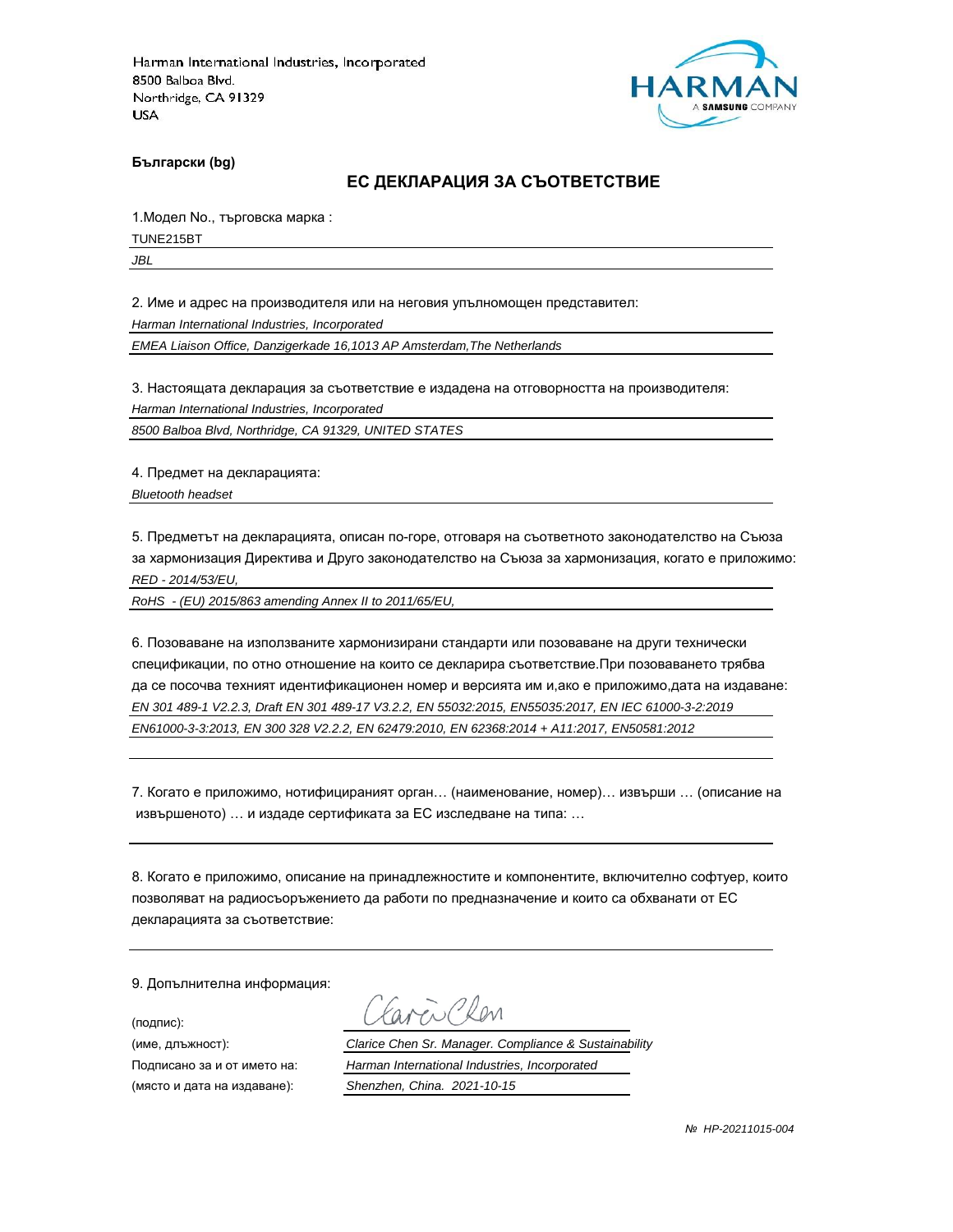

**Deutsch (de)**

# **EU-KONFORMITÄTSERKLÄRUNG**

1. Modell Nr., Handelsmarke:

TUNE215BT

*JBL*

2. Name und Anschrift des Herstellers oder seines Bevollmächtigten:

*Harman International Industries, Incorporated*

*EMEA Liaison Office, Danzigerkade 16,1013 AP Amsterdam,The Netherlands*

3. Die alleinige Verantwortung für die Ausstellung dieser Konformitätserklärung trägt der Hersteller:

*Harman International Industries, Incorporated*

*8500 Balboa Blvd, Northridge, CA 91329, UNITED STATES*

4. Gegenstand der Erklärung

*Bluetooth headset*

5. Der oben beschriebene Gegenstand der Erklärung erfüllt die einschlägigen Harmonisierungsrecht -svorschriften der Union Richtlinie und gegebenenfalls weitere Harmonisierungsrechtsvorschriften der Union: *RED - 2014/53/EU,*

*RoHS - (EU) 2015/863 amending Annex II to 2011/65/EU,*

6.Angabe der einschlägigen harmonisierten Normen, die zugrunde gelegt wurden, oder Angabe der anderen technischen Spezifikationen, bezüglich derer die Konformität erklärt wird: Dabei müssen die jeweilige Kennnummer,die angewandte Fassung und gegebenenfalls das Ausgabedatum angegeben werden: *EN 301 489-1 V2.2.3, Draft EN 301 489-17 V3.2.2, EN 55032:2015, EN55035:2017, EN IEC 61000-3-2:2019 EN61000-3-3:2013, EN 300 328 V2.2.2, EN 62479:2010, EN 62368:2014 + A11:2017, EN50581:2012* 

7. Falls zutreffend — Die notifizierte Stelle … (Name, Kennnummer) hat … (Beschreibung ihrer Mitwirkung) … und folgende EU-Baumusterprüfbescheinigung ausgestellt:

8.Falls vorhanden — Beschreibung des Zubehörs und der Bestandteile einschließlich Software,die den bestimmungsgemäßen Betrieb der Funkanlage ermöglichen und von der EU-Konformitätserklärung erfasst werden:

9. Zusatzangaben

(Unterschrift):

(Name, Funktion): *Clarice Chen Sr. Manager. Compliance & Sustainability* Unterzeichnet und im Namen von: *Harman International Industries, Incorporated* (Ort und Datum der Ausstellung): *Shenzhen, China. 2021-10-15*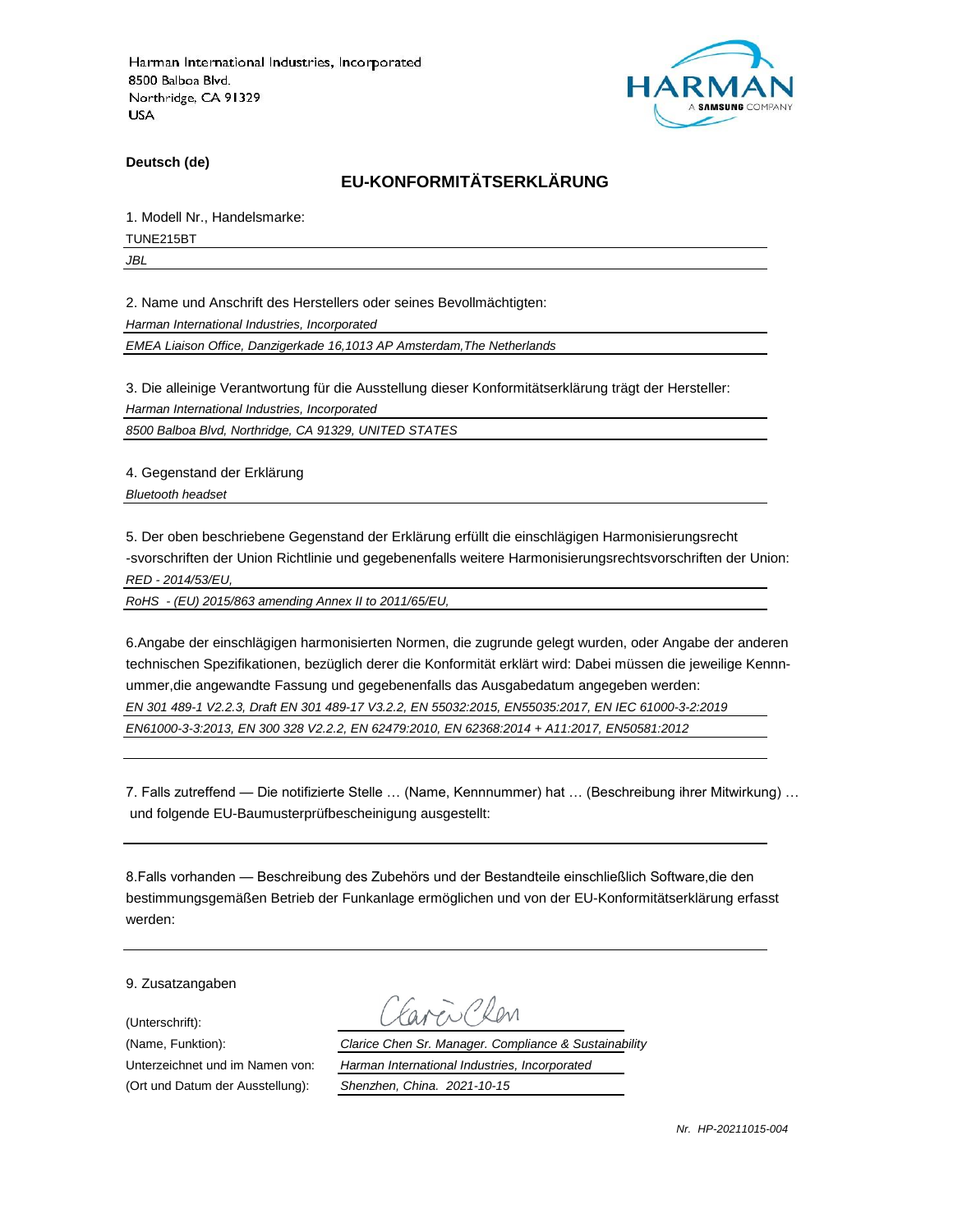

**Hrvatski (hr)**

### **EU IZJAVA O SUKLADNOSTI**

1.Model br.,marka

TUNE215BT

*JBL*

2. Ime i adresa proizvođača ili njegovog ovlaštenog zastupnika:

*Harman International Industries, Incorporated*

*EMEA Liaison Office, Danzigerkade 16,1013 AP Amsterdam,The Netherlands*

3. Za izdavanje ove izjave o sukladnosti odgovoran je isključivo proizvođač:

*Harman International Industries, Incorporated*

*8500 Balboa Blvd, Northridge, CA 91329, UNITED STATES*

4. Predmet izjave:

*Bluetooth headset*

5. Prethodno opisani predmet izjave u skladu je s relevantnim zakonodavstvom Unije o usklađivanju i drugim zakonodavstvom Unije o usklađivanju prema potrebi:

*RED - 2014/53/EU,*

*RoHS - (EU) 2015/863 amending Annex II to 2011/65/EU,*

6. Upućivanja na odgovarajuće usklađene norme koje se upotrebljavaju ili upućivanje na druge tehničke specifikacije u odnosu na koje se deklarira sukladnost. Upućivanja moraju biti navedena s identifikacijskim brojem i verzijom te, prema potrebi, datumom izdavanja:

*EN 301 489-1 V2.2.3, Draft EN 301 489-17 V3.2.2, EN 55032:2015, EN55035:2017, EN IEC 61000-3-2:2019 EN61000-3-3:2013, EN 300 328 V2.2.2, EN 62479:2010, EN 62368:2014 + A11:2017, EN50581:2012* 

7.Prema potrebi, prijavljeno tijelo ... (naziv, broj) … provelo je … (opis intervencije) … i izdalo potvrdu o EU ispitivanju tipa:

8. Prema potrebi, opis dodatne opreme i sastavnica, uključujući softver, koji omogućuju normalan rad radijske opreme koji je obuhvaćen EU izjavom o sukladnosti:

9. Dodatne informacije:

(potpis):

(ime, funkcija) *Clarice Chen Sr. Manager. Compliance & Sustainability* Potpisano za i u ime: *Harman International Industries, Incorporated* (mjesto i datum izdavanja): *Shenzhen, China. 2021-10-15*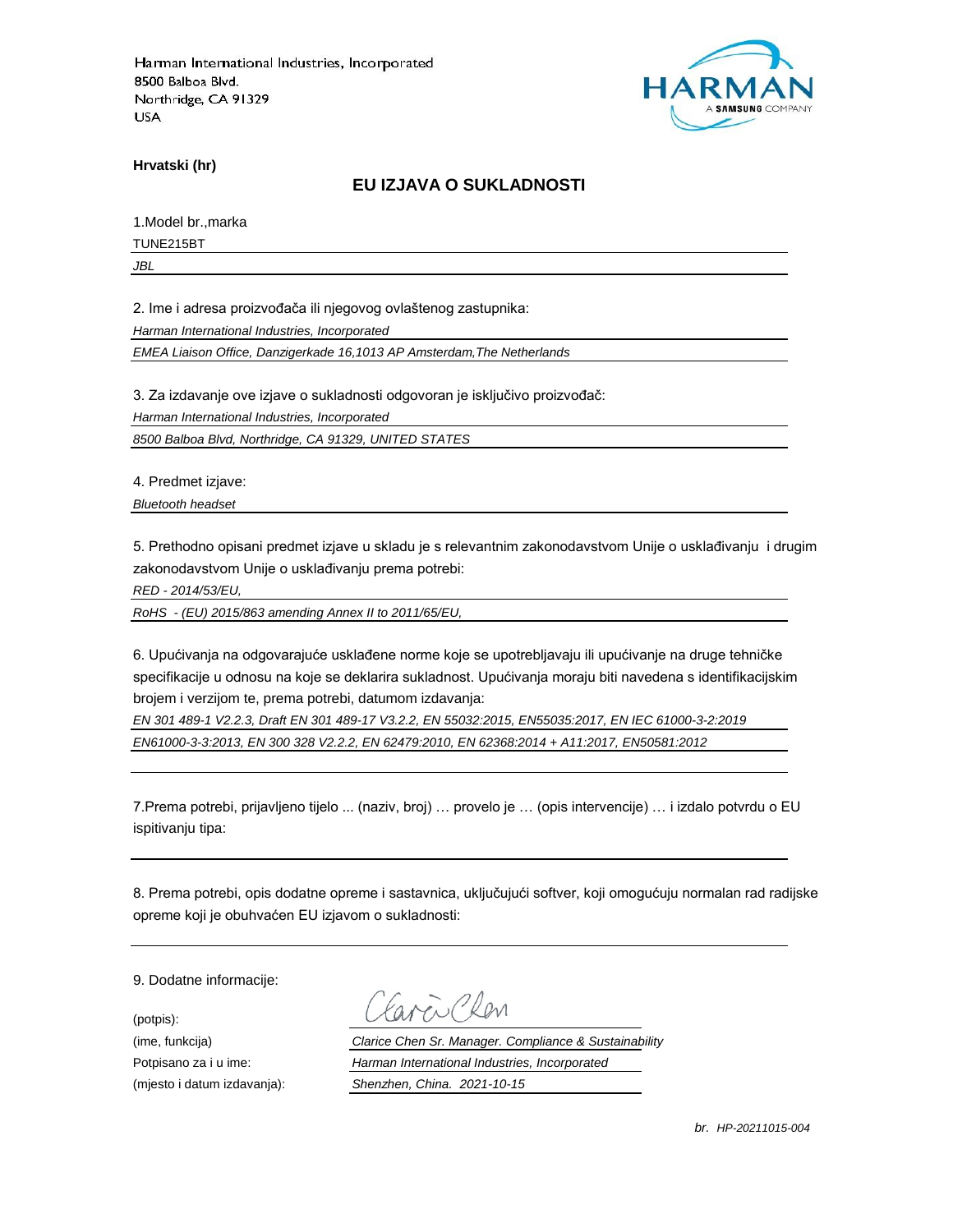

**čeština (cs)**

# **EU PROHLÁŠENÍ O SHODĚ**

1. Model č.,ochranná známka:

TUNE215BT

*JBL*

2. Jméno a adresa výrobce nebo jeho zplnomocněného zástupce:

*Harman International Industries, Incorporated*

*EMEA Liaison Office, Danzigerkade 16,1013 AP Amsterdam,The Netherlands*

3. Toto prohlášení o shodě se vydává na výhradní odpovědnost výrobce:

*Harman International Industries, Incorporated*

*8500 Balboa Blvd, Northridge, CA 91329, UNITED STATES*

4. Předmět prohlášení:

*Bluetooth headset*

5. Výše popsaný předmět prohlášení je ve shodě s příslušnými harmonizovanými právními předpisy Unie a náležitých případech další harmonizované právní předpisy Unie:

*RED - 2014/53/EU,*

*RoHS - (EU) 2015/863 amending Annex II to 2011/65/EU,*

6. Odkazy na příslušné harmonizované normy, které byly použity, nebo na jiné technické specifikace, na jejichž základě se shoda prohlašuje. Odkazy se uvedou s jejich identifikačním číslem a verzí a v příslušných případech rovněž s datem vydání:

*EN 301 489-1 V2.2.3, Draft EN 301 489-17 V3.2.2, EN 55032:2015, EN55035:2017, EN IEC 61000-3-2:2019 EN61000-3-3:2013, EN 300 328 V2.2.2, EN 62479:2010, EN 62368:2014 + A11:2017, EN50581:2012* 

7. Případně: oznámený subjekt ... (název, číslo) … provedl … (popis opatření) … a vydal certifikát EU přezkoušení typu:

8.V příslušných případech popis příslušenství a součástí, včetně softwaru, které umožňují zamýšlené fungování rádiového zařízení v souladu s EU prohlášením o shodě:

9. Další informace:

(podpis):

(jméno, funkce): *Clarice Chen Sr. Manager. Compliance & Sustainability* Podepsáno za a jménem: *Harman International Industries, Incorporated* (místo a datum vydání): *Shenzhen, China. 2021-10-15*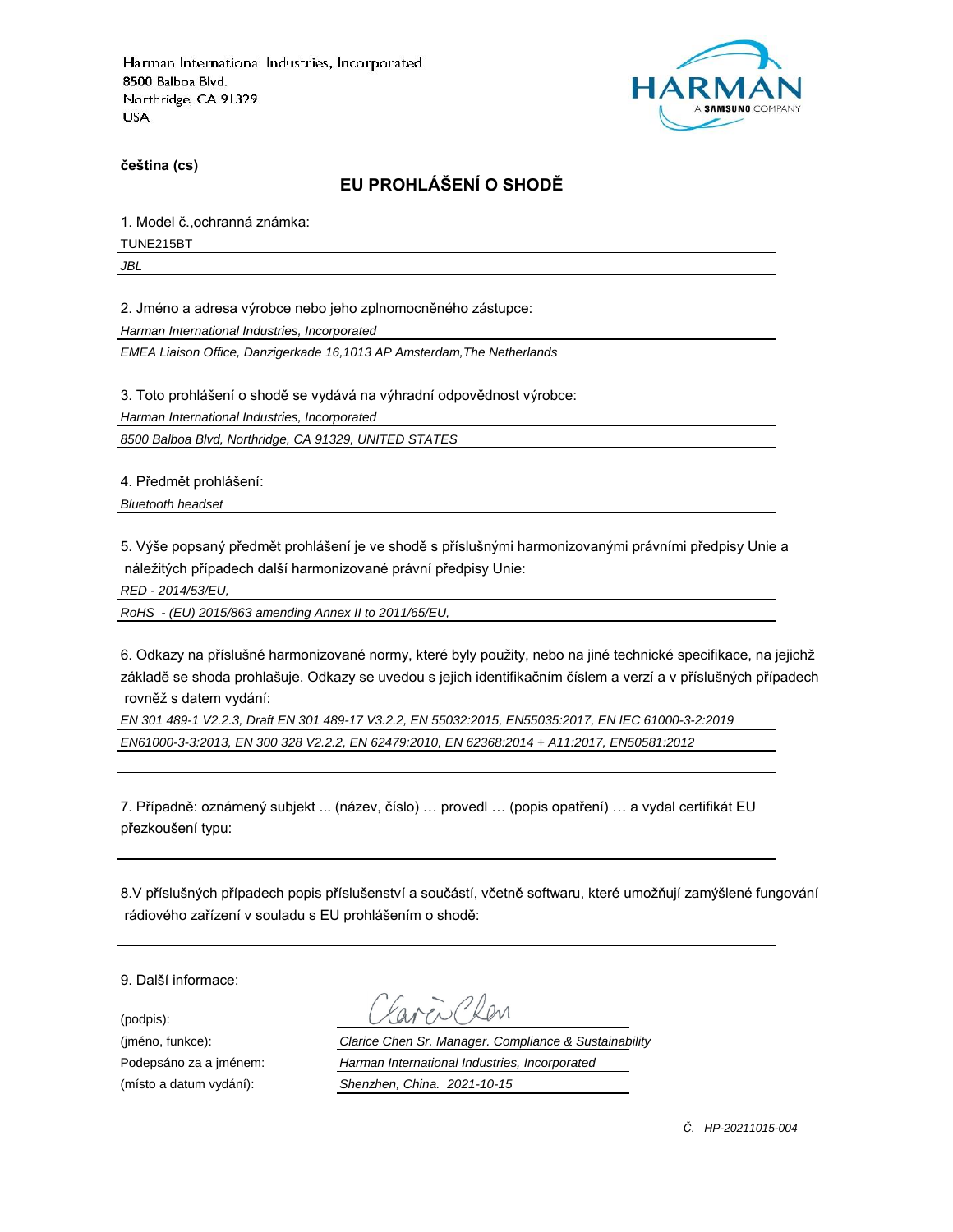

**eesti keel (et)**

### **ELI VASTAVUSDEKLARATSIOON**

1. Tootenumber,kaubamärk:

TUNE215BT

*JBL*

2. Tootja või tema volitatud esindaja nimi ja aadress:

*Harman International Industries, Incorporated*

*EMEA Liaison Office, Danzigerkade 16,1013 AP Amsterdam,The Netherlands*

3. Käesolev vastavusdeklaratsioon on välja antud tootja ainuvastutusel:

*Harman International Industries, Incorporated*

*8500 Balboa Blvd, Northridge, CA 91329, UNITED STATES*

4. Deklareeritav toode:

*Bluetooth headset*

5. Ülalkirjeldatud deklareeritav toode on kooskõlas asjakohaste liidu ühtlustamisõigusaktidega ja Muud liidu ühtlustamisõigusaktid (vajaduse korral):

*RED - 2014/53/EU,*

*RoHS - (EU) 2015/863 amending Annex II to 2011/65/EU,*

6. Viited kasutatud harmoneeritud standarditele või muudele tehnilistele kirjeldustele, millele vastavust deklareeritakse. Viidetele peab lisama nende identifitseerimisnumbri ja versiooni ning vajaduse korral väljaandmise kuupäeva:

*EN 301 489-1 V2.2.3, Draft EN 301 489-17 V3.2.2, EN 55032:2015, EN55035:2017, EN IEC 61000-3-2:2019 EN61000-3-3:2013, EN 300 328 V2.2.2, EN 62479:2010, EN 62368:2014 + A11:2017, EN50581:2012* 

7.Vajaduse korral: teavitatud asutus … (nimi, number) … teostas … (tegevuse kirjeldus) … ja andis välja Eli tüübihindamistõendi:

8.Vajaduse korral selliste tarvikute ja osade, samuti tarkvara kirjeldus, mis võimaldavad raadioseadet kasutada ettenähtud otstarbel ja kooskõlas ELi vastavusdeklaratsiooniga:

9. Lisateave:

(allkiri):

(nimi, ametinimetus): *Clarice Chen Sr. Manager. Compliance & Sustainability* Alla kirjutanud (kelle poolt/nimel): *Harman International Industries, Incorporated* (väljaandmise koht ja kuupäev): *Shenzhen, China. 2021-10-15*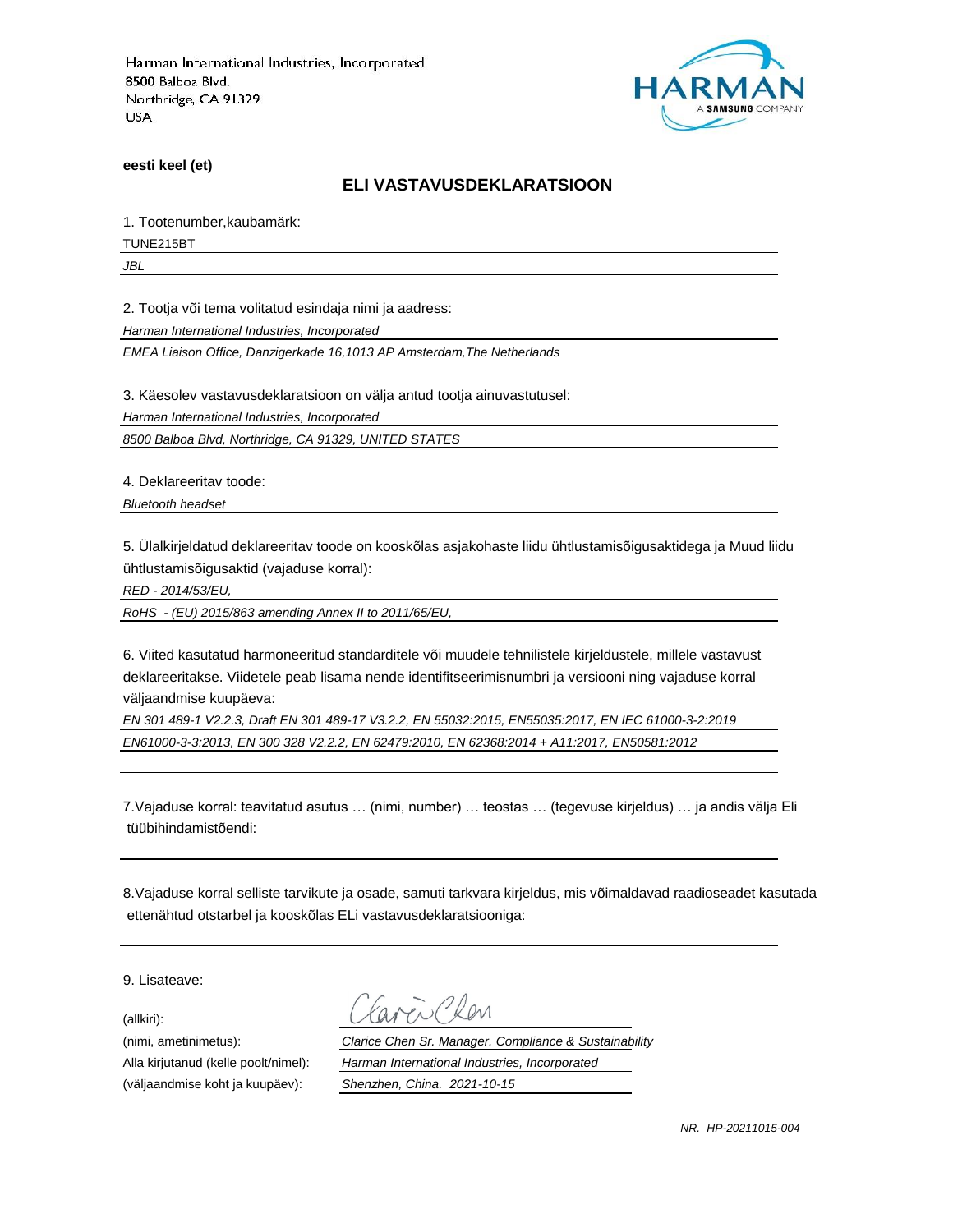

**español (es)**

# **DECLARACIÓN UE DE CONFORMIDAD**

1. Nombre del Modelo,marca:

TUNE215BT

*JBL*

2. Nombre y dirección del fabricante o de su representante autorizado:

*Harman International Industries, Incorporated*

*EMEA Liaison Office, Danzigerkade 16,1013 AP Amsterdam,The Netherlands*

3. La presente declaración de conformidad se expide bajo la exclusiva responsabilidad del fabricante.

*Harman International Industries, Incorporated*

*8500 Balboa Blvd, Northridge, CA 91329, UNITED STATES*

4. Objeto de la declaración:

*Bluetooth headset*

5. El objeto de la declaración descrito anteriormente es conforme con la legislación de armonización pertinente de la Unión y Otra legislación de armonización de la Unión, cuando sea aplicable:

*RED - 2014/53/EU,*

*RoHS - (EU) 2015/863 amending Annex II to 2011/65/EU,*

6.Referencias a las normas armonizadas pertinentes utilizadas o referencias a las otras especificaciones técnicas en relación con las cuales se declara la conformidad. Las referencias se enumerarán con su número de identificación y su versión y, en su caso, la fecha de emisión:

*EN 301 489-1 V2.2.3, Draft EN 301 489-17 V3.2.2, EN 55032:2015, EN55035:2017, EN IEC 61000-3-2:2019 EN61000-3-3:2013, EN 300 328 V2.2.2, EN 62479:2010, EN 62368:2014 + A11:2017, EN50581:2012* 

7. Cuando proceda: El organismo notificado … (nombre, número) … ha efectuado … (descripción de la intervención) … y expedido el certificado de examen UE de tipo:

8. Cuando proceda, descripción de los accesorios y componentes, incluido el software, que permiten que el equipo radioeléctrico funcione como estaba previsto y esté amparado por la declaración UE de conformidad:

9. Información adicional:

(Firma):

Plen

(nombre, cargo): *Clarice Chen Sr. Manager. Compliance & Sustainability* Firmado en nombre de: *Harman International Industries, Incorporated* (lugar y fecha de expedición): *Shenzhen, China. 2021-10-15*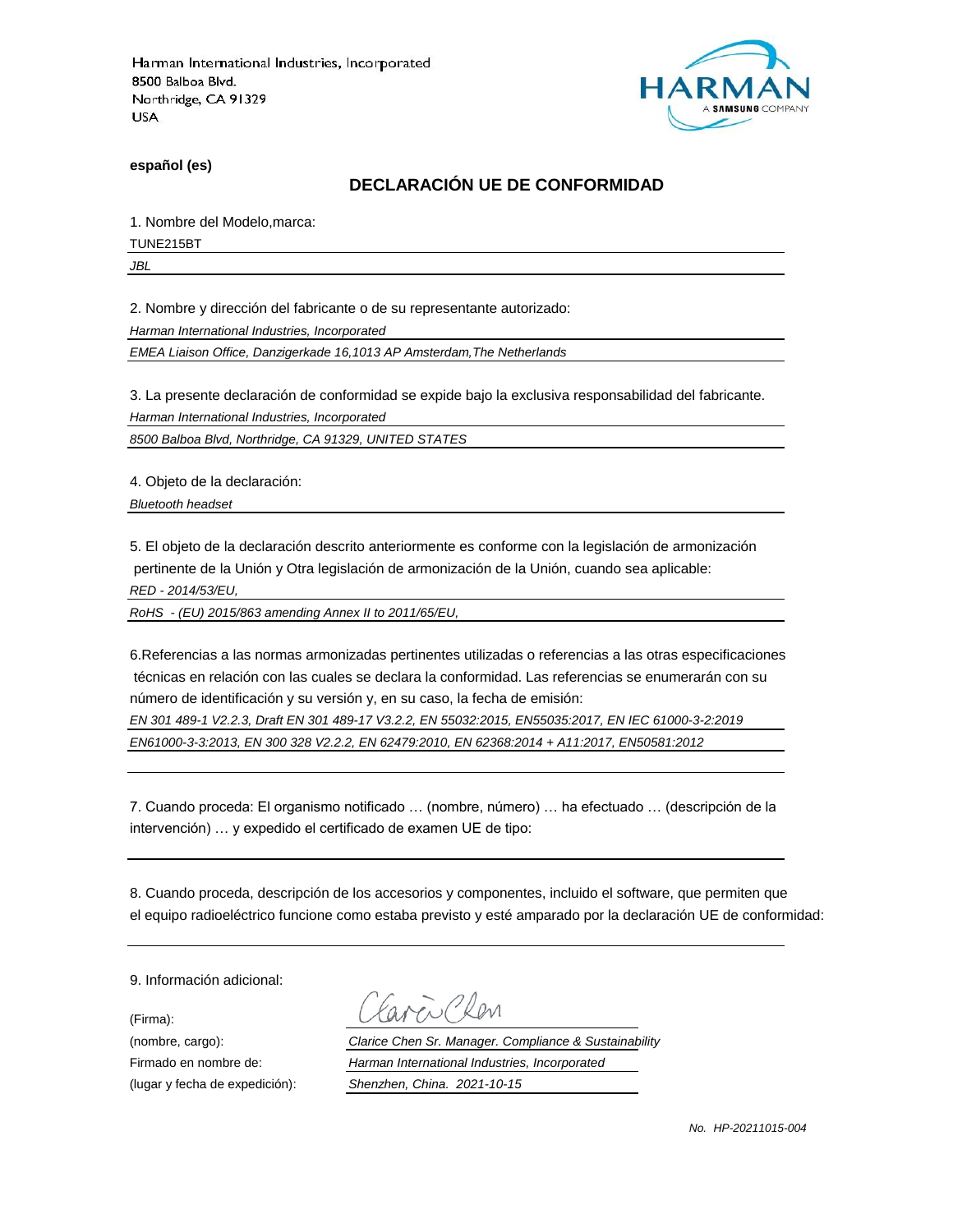

**italiano (it)**

# **DICHIARAZIONE DI CONFORMITÀ UE**

1. Modello n.,brand:

TUNE215BT

*JBL*

2. Nome e indirizzo del fabbricante o del suo rappresentante autorizzato:

*Harman International Industries, Incorporated*

*EMEA Liaison Office, Danzigerkade 16,1013 AP Amsterdam,The Netherlands*

3. La presente dichiarazione di conformità è rilasciata sotto l'esclusiva responsabilità del fabbricante:

*Harman International Industries, Incorporated*

*8500 Balboa Blvd, Northridge, CA 91329, UNITED STATES*

4. Oggetto della dichiarazione:

*Bluetooth headset*

5. L'oggetto della dichiarazione di cui sopra è conforme alla pertinente normativa di armonizzazione dell'Unione e Se del caso, altre normative di armonizzazione dell'Unione:

*RED - 2014/53/EU,*

*RoHS - (EU) 2015/863 amending Annex II to 2011/65/EU,*

6. Riferimento alle pertinenti norme armonizzate utilizzate o riferimenti alle altre specifiche tecniche in relazione alle quali è dichiarata la conformità. I riferimenti devono essere indicati con il loro numero di identificazione e versione e, se del caso, la data di emissione:

*EN 301 489-1 V2.2.3, Draft EN 301 489-17 V3.2.2, EN 55032:2015, EN55035:2017, EN IEC 61000-3-2:2019 EN61000-3-3:2013, EN 300 328 V2.2.2, EN 62479:2010, EN 62368:2014 + A11:2017, EN50581:2012* 

7. Se del caso, l'organismo notificato … (denominazione, numero) … ha effettuato … (descrizione dell'intervento) … e rilasciato il certificato di esame UE del tipo:

8. Se del caso, una descrizione degli accessori e dei componenti inclusi nella dichiarazione di con -formità UE,compreso il software, che consentono all'apparecchiatura radio di funzionare come previsto:

9. Informazioni supplementari:

(Firma):

i Plan

(nome, funzione): *Clarice Chen Sr. Manager. Compliance & Sustainability* Firmato a nome e per conto di: *Harman International Industries, Incorporated* (luogo e data del rilascio): *Shenzhen, China. 2021-10-15*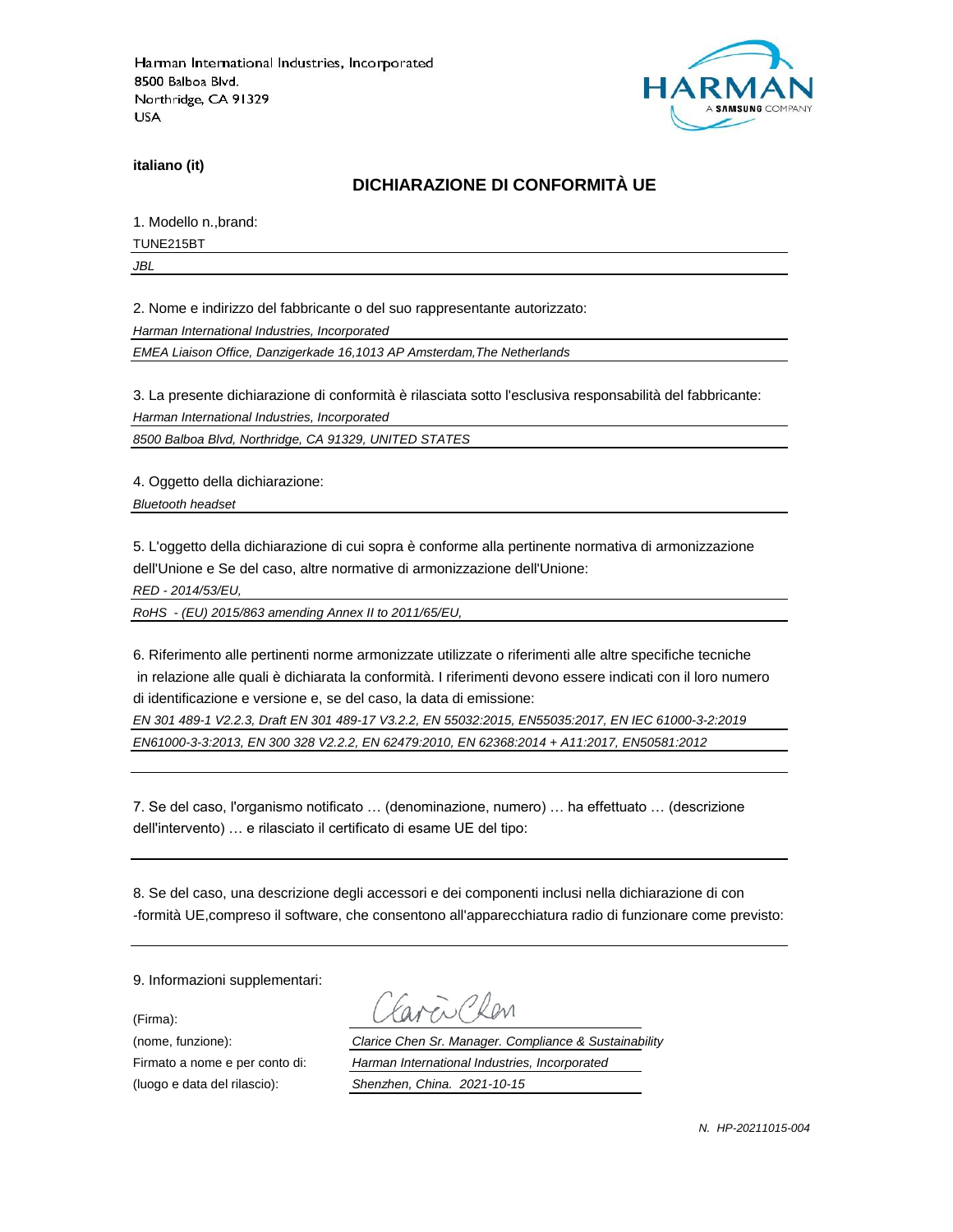

**dansk (da)**

### **EU-OVERENSSTEMMELSESERKLÆ RING**

1. Model nr., mærke:

TUNE215BT

*JBL*

2. Navn og adresse på fabrikanten eller dennes bemyndigede repræ sentant:

*Harman International Industries, Incorporated*

*EMEA Liaison Office, Danzigerkade 16,1013 AP Amsterdam,The Netherlands*

3. Denne overensstemmelseserklæring udstedes på fabrikantens ansvar:

*Harman International Industries, Incorporated*

*8500 Balboa Blvd, Northridge, CA 91329, UNITED STATES*

4. Erklæringens genstand:

*Bluetooth headset*

5. Genstanden for erklæringen, som beskrevet ovenfor, er i overensstemmelse med den relevante EU-harmoniseringslovgivning og Eventuelt anden EU-harmoniseringslovgivning:

*RED - 2014/53/EU,*

*RoHS - (EU) 2015/863 amending Annex II to 2011/65/EU,*

6.Henvisninger til de relevante anvendte harmoniserede standarder eller henvisninger til de andre tekniske specifikationer, som der erklæres overensstemmelse med. Henvisninger angives med deres identifikationsnummer og version og eventuelt udstedelsesdato:

*EN 301 489-1 V2.2.3, Draft EN 301 489-17 V3.2.2, EN 55032:2015, EN55035:2017, EN IEC 61000-3-2:2019 EN61000-3-3:2013, EN 300 328 V2.2.2, EN 62479:2010, EN 62368:2014 + A11:2017, EN50581:2012* 

7. Hvor det er relevant, det bemyndigede organ … (navn, nummer) har foretaget … (beskrivelse af aktiviteten) … og udstedt EU-typeafprøvningsattest:

8. I givet fald beskrivelse af tilbehør og komponenter, herunder software, som får radioudstyret til at fungere efter hensigten og er dækket af EU-overensstemmelseserklæringen:

9. Supplerende oplysninger:

(Underskrift):

(udstedelsessted og -dato): *Shenzhen, China. 2021-10-15*

(navn, stilling) (underskrift): *Clarice Chen Sr. Manager. Compliance & Sustainability* Underskrevet for og på vegne af: *Harman International Industries, Incorporated*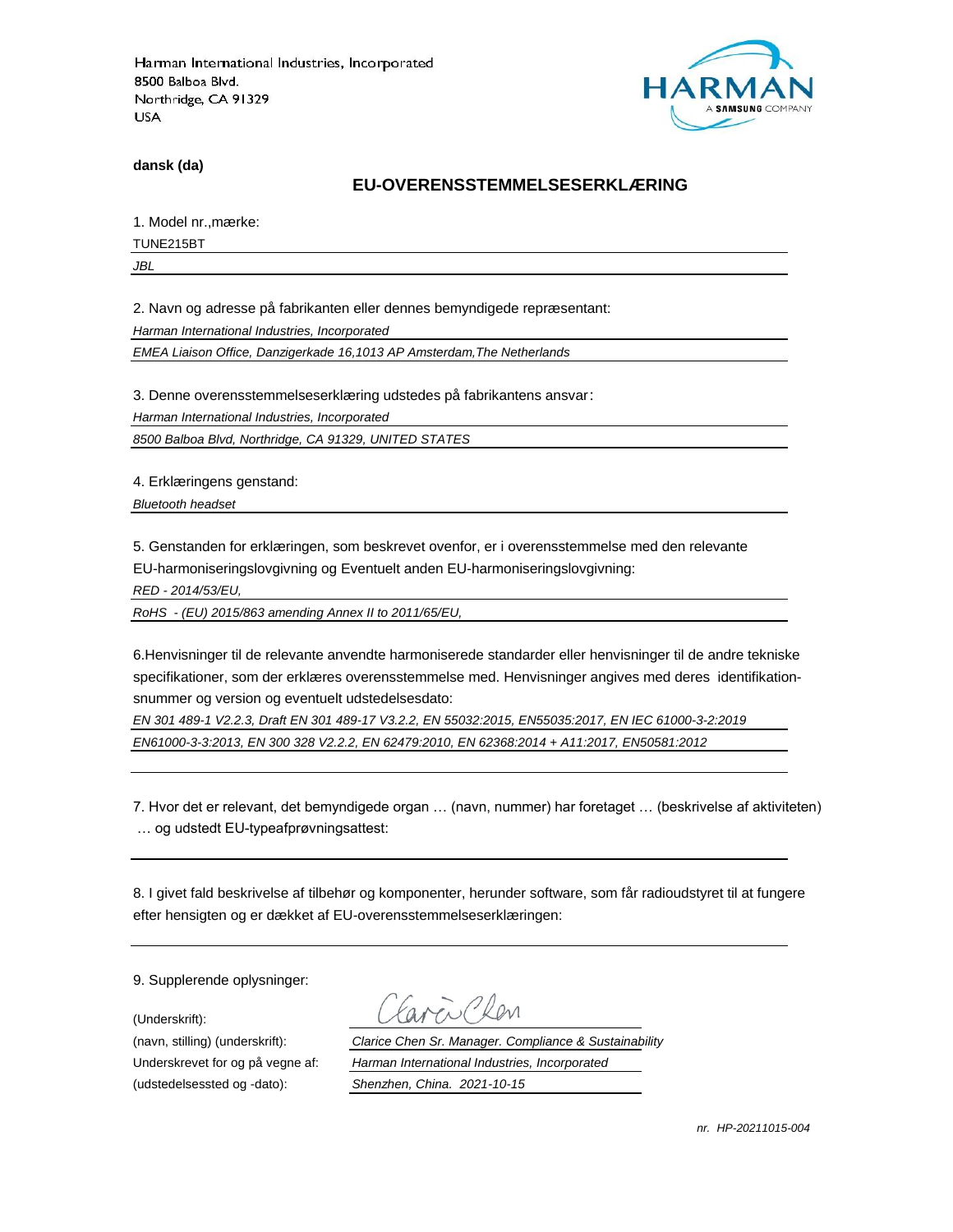

**ελληνικά (el)**

#### **ΔΗΛΩΣΗ ΣΥΜΜΟΡΦΩΣΗΣ ΕΕ**

1. Αριθμός μοντέλου, εμπορικό σήμα:

TUNE215BT

*JBL*

2. Όνομα και διεύθυνση του κατασκευαστή ή του εξουσιοδοτημένου αντιπροσώπου του:

*Harman International Industries, Incorporated*

*EMEA Liaison Office, Danzigerkade 16,1013 AP Amsterdam,The Netherlands*

3. Η παρούσα δήλωση συμμόρφωσης εκδίδεται με αποκλειστική ευθύνη του κατασκευαστή:

*Harman International Industries, Incorporated*

*8500 Balboa Blvd, Northridge, CA 91329, UNITED STATES*

4.Αντικείμενο της δήλωσης:

*Bluetooth headset*

5. Ο στόχος της δήλωσης που περιγράφεται παραπάνω είναι σύμφωνος προς τη σχετική ενωσιακή νομοθεσία εναρμόνισης και Άλλη ενωσιακή νομοθεσία εναρμόνισης, κατά περίπτωση

*RED - 2014/53/EU,*

*RoHS - (EU) 2015/863 amending Annex II to 2011/65/EU,*

6. Αναφορές στα σχετικά εναρμονισμένα πρότυπα που χρησιμοποιούνται ή αναφορές στις λοιπές τεχνικές προδιαγραφές σε σχέση με τις οποίες δηλώνεται η συμμόρφωση. Οι αναφορές πρέπει να απαριθμούνται με τον αριθμό αναγνώρισης και την έκδοση και, κατά περίπτωση, την ημερομηνία δημοσίευσής τους: *EN 301 489-1 V2.2.3, Draft EN 301 489-17 V3.2.2, EN 55032:2015, EN55035:2017, EN IEC 61000-3-2:2019 EN61000-3-3:2013, EN 300 328 V2.2.2, EN 62479:2010, EN 62368:2014 + A11:2017, EN50581:2012* 

7.Όπου έχει εφαρμογή, ο κοινοποιημένος οργανισμός … (ονομασία, αριθμός) … πραγματοποίησε (περιγραφή της παρέμβασης) … και εξέδωσε το πιστοποιητικό εξέτασης τύπου ΕΕ:

8.Όπου έχει εφαρμογή, περιγραφή των παρελκόμενων και εξαρτημάτων, συμπεριλαμβανομένου του λογισμικού, που επιτρέπουν στον ραδιοεξοπλισμό να λειτουργεί όπως προβλέπεται και που καλύπτ -N43ονται από τη δήλωση συμμόρφωσης:

9. Συμπληρωματικές πληροφορίες:

(υπογραφή):

 $R_{\text{N}}$ 

(όνομα, θέση): *Clarice Chen Sr. Manager. Compliance & Sustainability* Υπογραφή για λογαριασμό εξ ονόματος: *Harman International Industries, Incorporated*

(τόπος και ημερομηνία έκδοσης): *Shenzhen, China. 2021-10-15*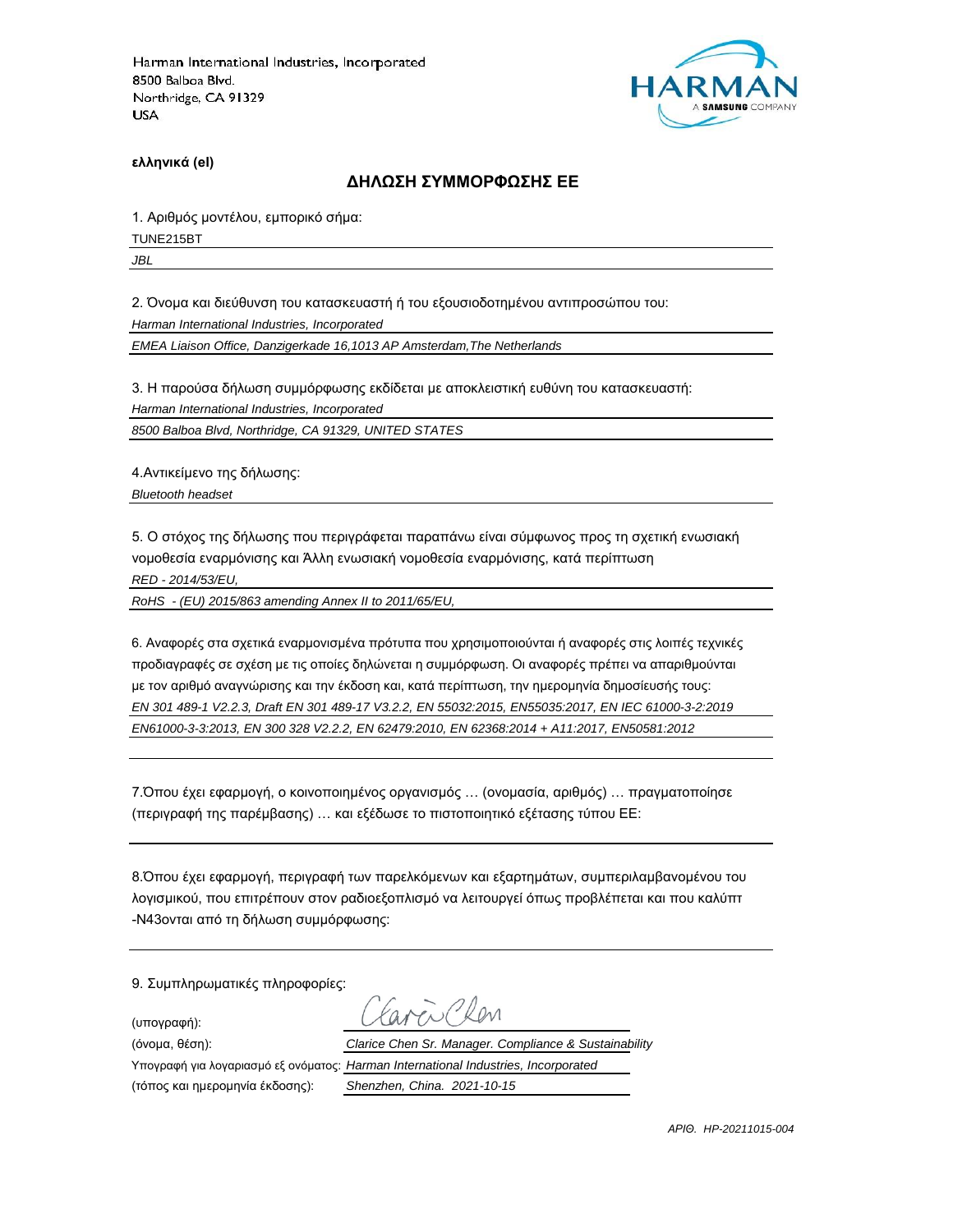

**français (fr)**

### **DECLARATION UE DE CONFORMITE**

1. numéro de modèle,marque:

TUNE215BT

*JBL*

2. Nom et adresse du fabricant ou de son mandataire:

*Harman International Industries, Incorporated*

*EMEA Liaison Office, Danzigerkade 16,1013 AP Amsterdam,The Netherlands*

3. La présente déclaration de conformité est établie sous la seule responsabilité du fabricant:

*Harman International Industries, Incorporated*

*8500 Balboa Blvd, Northridge, CA 91329, UNITED STATES*

4. Objet de la déclaration:

*Bluetooth headset*

5. L'objet de la déclaration décrit ci-dessus est conforme à la législation d'harmonisation de l'Union applicable et Autres législations d'harmonisation de l'Union, s'il y a lieu:

*RED - 2014/53/EU,*

*RoHS - (EU) 2015/863 amending Annex II to 2011/65/EU,*

6. Références des normes harmonisées pertinentes appliquées ou des autres spécifications techniques par rapport auxquelles la conformité est déclarée. Il faut indiquer, pour chaque référence, le numéro d'identification, la version et, le cas échéant, la date d'émission:

*EN 301 489-1 V2.2.3, Draft EN 301 489-17 V3.2.2, EN 55032:2015, EN55035:2017, EN IEC 61000-3-2:2019 EN61000-3-3:2013, EN 300 328 V2.2.2, EN 62479:2010, EN 62368:2014 + A11:2017, EN50581:2012* 

7.S'il y a lieu: l'organisme notifié … (nom, numéro) … a réalisé … (description de l'intervention) … et a délivré le certificat d'examen UE de type:

8.S'il y a lieu, description des accessoires et des éléments (y compris logiciels) qui permettent à l'équipement radioélectrique de fonctionner selon sa destination et qui sont couverts par la déclaration UE de conformité:

9. Informations complémentaires:

(Signature):

(nom, fonction): *Clarice Chen Sr. Manager. Compliance & Sustainability* Signé par et au nom de: *Harman International Industries, Incorporated* (lieu et date d'émission): *Shenzhen, China. 2021-10-15*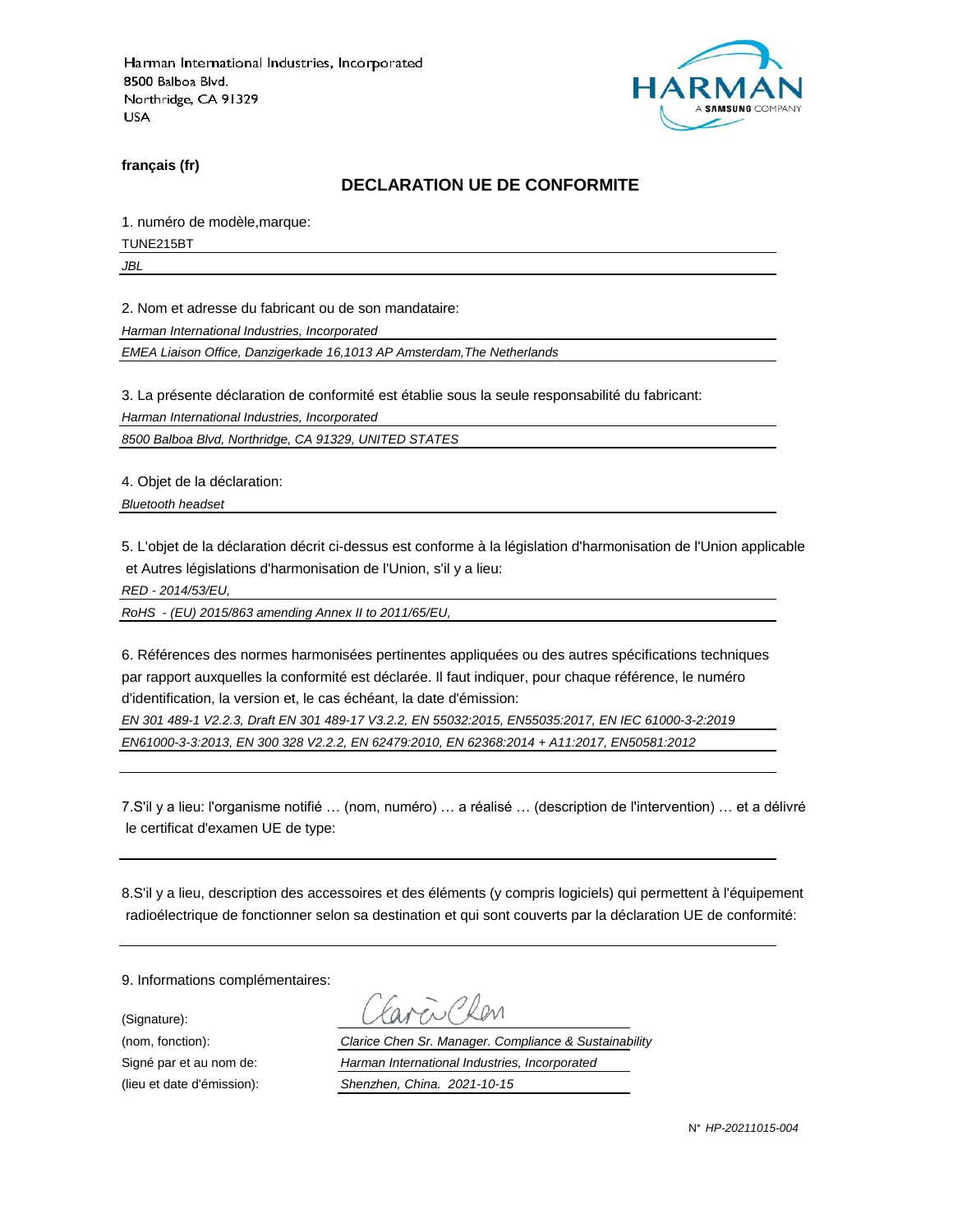

**latviešu valoda (lv)**

# **ES ATBILSTĪBAS DEKLARĀCIJA**

1. Modela Nr.,brand:

TUNE215BT

*JBL*

2. Ražotāja vai viņa pilnvarotā pārstāvja vārds, uzvārds/nosaukums un adrese:

*Harman International Industries, Incorporated*

*EMEA Liaison Office, Danzigerkade 16,1013 AP Amsterdam,The Netherlands*

3. Šī atbilstības deklarācija ir izdota vienīgi uz šāda ražotāja atbildību:

*Harman International Industries, Incorporated*

*8500 Balboa Blvd, Northridge, CA 91329, UNITED STATES*

4. Deklarācijas priekšmets:

*Bluetooth headset*

5. Iepriekš aprakstītais deklarācijas priekšmets atbilst attiecīgajam Savienības saskaņotajam tiesību aktam un Citam Savienības saskaņotajam tiesību aktam, ja piemērojams

*RED - 2014/53/EU,*

*RoHS - (EU) 2015/863 amending Annex II to 2011/65/EU,*

6. Atsauces uz attiecīgajiem izmantojamiem saskaņotajiem standartiem vai uz citām tehniskajām specifikācijām ,attiecībā uz ko tiek deklarēta atbilstība. Atsauces jāuzskaita ar to identifikācijas numuriem un versijām un attiecīgā gadījumā ar izdošanas datumu:

*EN 301 489-1 V2.2.3, Draft EN 301 489-17 V3.2.2, EN 55032:2015, EN55035:2017, EN IEC 61000-3-2:2019 EN61000-3-3:2013, EN 300 328 V2.2.2, EN 62479:2010, EN 62368:2014 + A11:2017, EN50581:2012* 

7. Attiecīgā gadījumā paziņotā struktūra … (nosaukums, numurs) … ir veikusi … (darbības apraksts) … un izdevusi ES tipa pārbaudes sertifikātu:

8.Attiecīgā gadījumā palīgierīču un komponentu apraksts, ieskaitot programmatūras aprakstu,kas nodrošina radioiekārtas paredzēto darbību un uz ko attiecas ES atbilstības deklarācija:

9. Papildinformācija:

(Paraksts):

(vārds, uzvārds, amats): *Clarice Chen Sr. Manager. Compliance & Sustainability* Parakstīts šādas personas vārdā: *Harman International Industries, Incorporated* (izdošanas vieta un datums): *Shenzhen, China. 2021-10-15*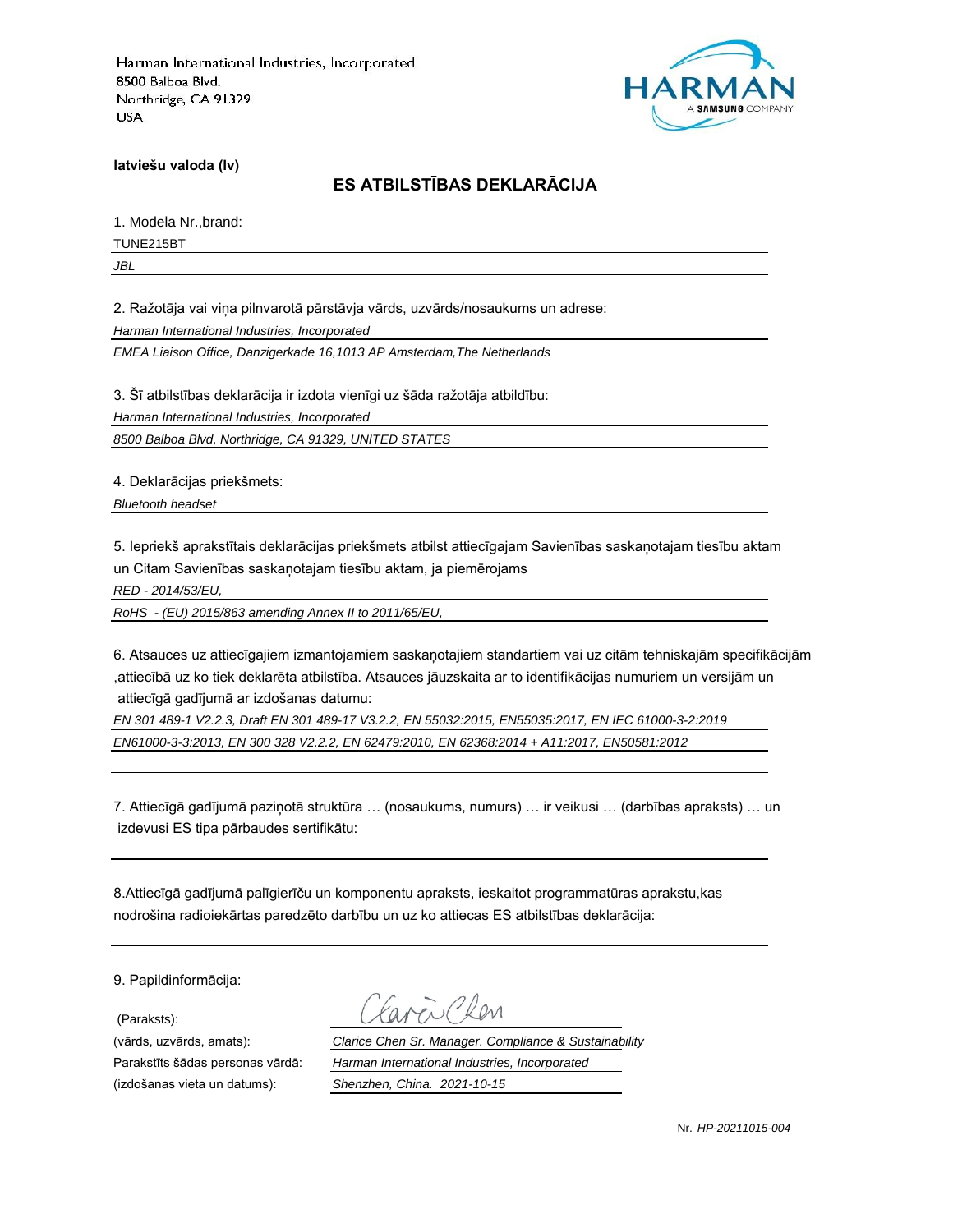

**lietuvių kalba (lt)**

### **ES ATITIKTIES DEKLARACIJA**

1. Modelio Nr., Prekės ženklas:

TUNE215BT

*JBL*

2. Gamintojo arba jo įgaliotojo atstovo pavadinimas ir adresas:

*Harman International Industries, Incorporated*

*EMEA Liaison Office, Danzigerkade 16,1013 AP Amsterdam,The Netherlands*

3. Ši atitikties deklaracija išduota tik gamintojo atsakomybe:

*Harman International Industries, Incorporated*

*8500 Balboa Blvd, Northridge, CA 91329, UNITED STATES*

4. Deklaracijos objektas:

*Bluetooth headset*

5. Pirmiau aprašytas deklaracijos objektas atitinka susijusius derinamuosius Sąjungos teisės aktus ir kitus derinamuosius Sąjungos teisės aktus, jeigu taikoma.

*RED - 2014/53/EU,*

*RoHS - (EU) 2015/863 amending Annex II to 2011/65/EU,*

6. Nuorodos į susijusius taikytus darniuosius standartus arba kitas technines specifikacijas, pagal kurias buvo deklaruota atitiktis. Nuorodos turi būti išvardijamos nurodant jų identifikacinius numerius,ersijas ir, kai taikoma, paskelbimo datas:

*EN 301 489-1 V2.2.3, Draft EN 301 489-17 V3.2.2, EN 55032:2015, EN55035:2017, EN IEC 61000-3-2:2019 EN61000-3-3:2013, EN 300 328 V2.2.2, EN 62479:2010, EN 62368:2014 + A11:2017, EN50581:2012* 

7. Kai taikytina, notifikuotoji įstaiga … (pavadinimas, numeris)… atliko… (dalyvavimo procese aprašymas) ir išdavė ES tipo tyrimo sertifikatą:

8. Kai taikytina, pagalbinių įtaisų ir komponentų, įskaitant programinę įrangą, kurie leidžia radijo įrenginiams veikti pagal paskirtį ir yra įtraukti į ES atitikties deklaraciją, aprašas:

9. Papildoma informacija:

(Parašas):

(išdavimo data ir vieta): *Shenzhen, China. 2021-10-15*

(vardas ir pavardė, pareigos): *Clarice Chen Sr. Manager. Compliance & Sustainability* Už ką ir kieno vardu pasirašyta: *Harman International Industries, Incorporated*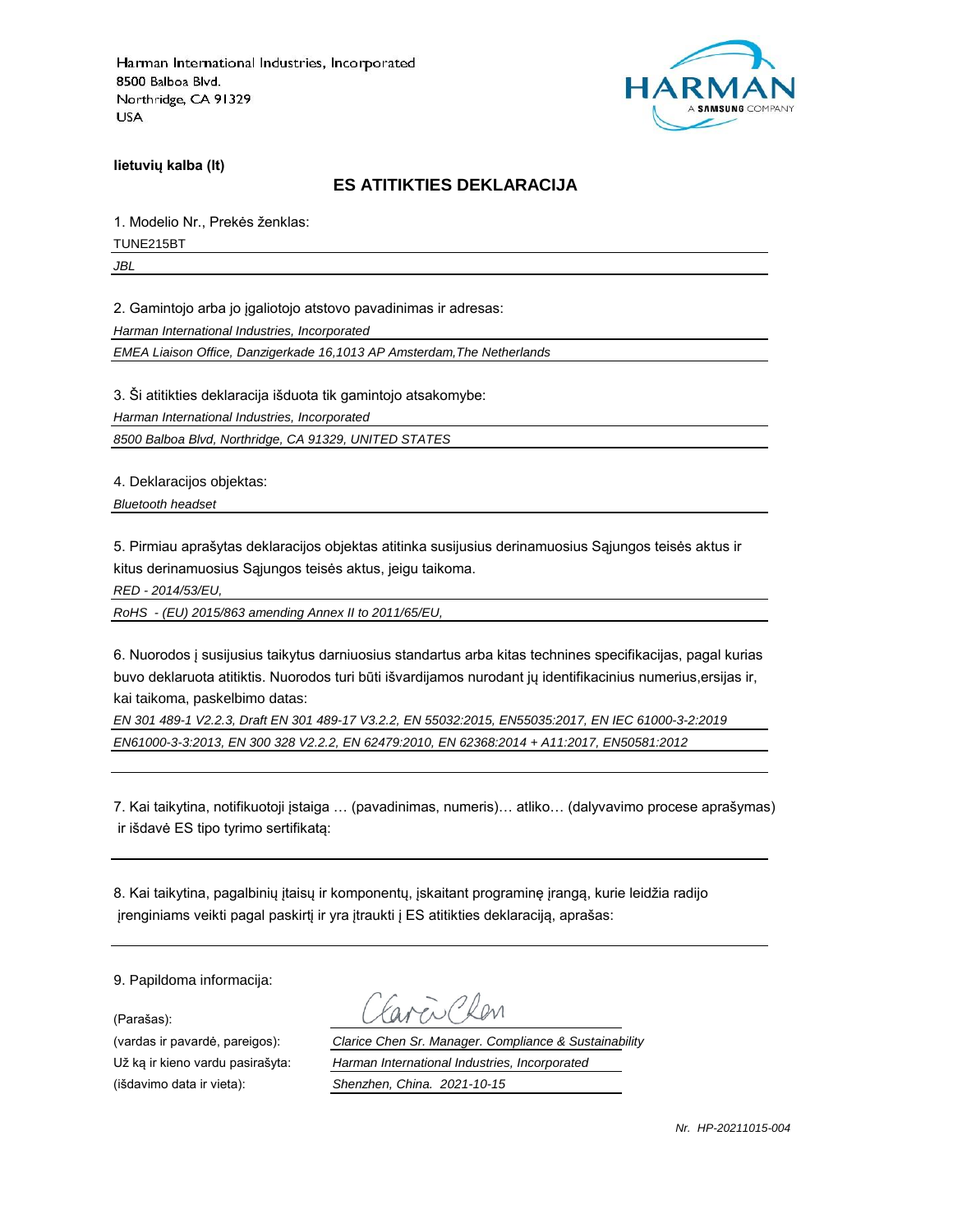

**Nederlands (nl)**

#### **EU-CONFORMITEITSVERKLARING**

1.Model nr.,Merk:

TUNE215BT

*JBL*

2. Naam en adres van de fabrikant of zijn gemachtigde:

*Harman International Industries, Incorporated*

*EMEA Liaison Office, Danzigerkade 16,1013 AP Amsterdam,The Netherlands*

3. Deze conformiteitsverklaring wordt afgegeven onder volledige verantwoordelijkheid van de fabrikant:

*Harman International Industries, Incorporated*

*8500 Balboa Blvd, Northridge, CA 91329, UNITED STATES*

4. Voorwerp van de verklaring:

*Bluetooth headset*

5.Het hierboven beschreven voorwerp van de verklaring is in overeenstemming met de desbetreffende harmonisatiewetgeving van de Unie en andere harmonisatiewetgeving van de Unie, indien van toepassing: *RED - 2014/53/EU,*

*RoHS - (EU) 2015/863 amending Annex II to 2011/65/EU,*

6. Vermelding van de toegepaste relevante geharmoniseerde normen of van de andere technische specificaties waarop de conformiteitsverklaring betrekking heeft. Bij de opgave van de referenties moeten het identificatie nummer en de versie en, in voorkomend geval, de datum van publicatie worden vermeld: *EN 301 489-1 V2.2.3, Draft EN 301 489-17 V3.2.2, EN 55032:2015, EN55035:2017, EN IEC 61000-3-2:2019 EN61000-3-3:2013, EN 300 328 V2.2.2, EN 62479:2010, EN 62368:2014 + A11:2017, EN50581:2012* 

7.(Indien van toepassing) De aangemelde instantie … (naam, nummer) … heeft een … (beschrijving van de werkzaamheden) … uitgevoerd en het certificaat van EU-typeonderzoek … afgegeven:

8. Indien van toepassing, beschrijving van de accessoires en onderdelen, die het mogelijk maken dat de radioapparatuur functioneert zoals bedoeld en die onder de EU-conformiteitsverklaring vallen:

9. Aanvullende informatie:

(Handtekening):

(naam, functie): *Clarice Chen Sr. Manager. Compliance & Sustainability* Ondertekend voor en namens: *Harman International Industries, Incorporated* (plaats en datum van afgifte): *Shenzhen, China. 2021-10-15*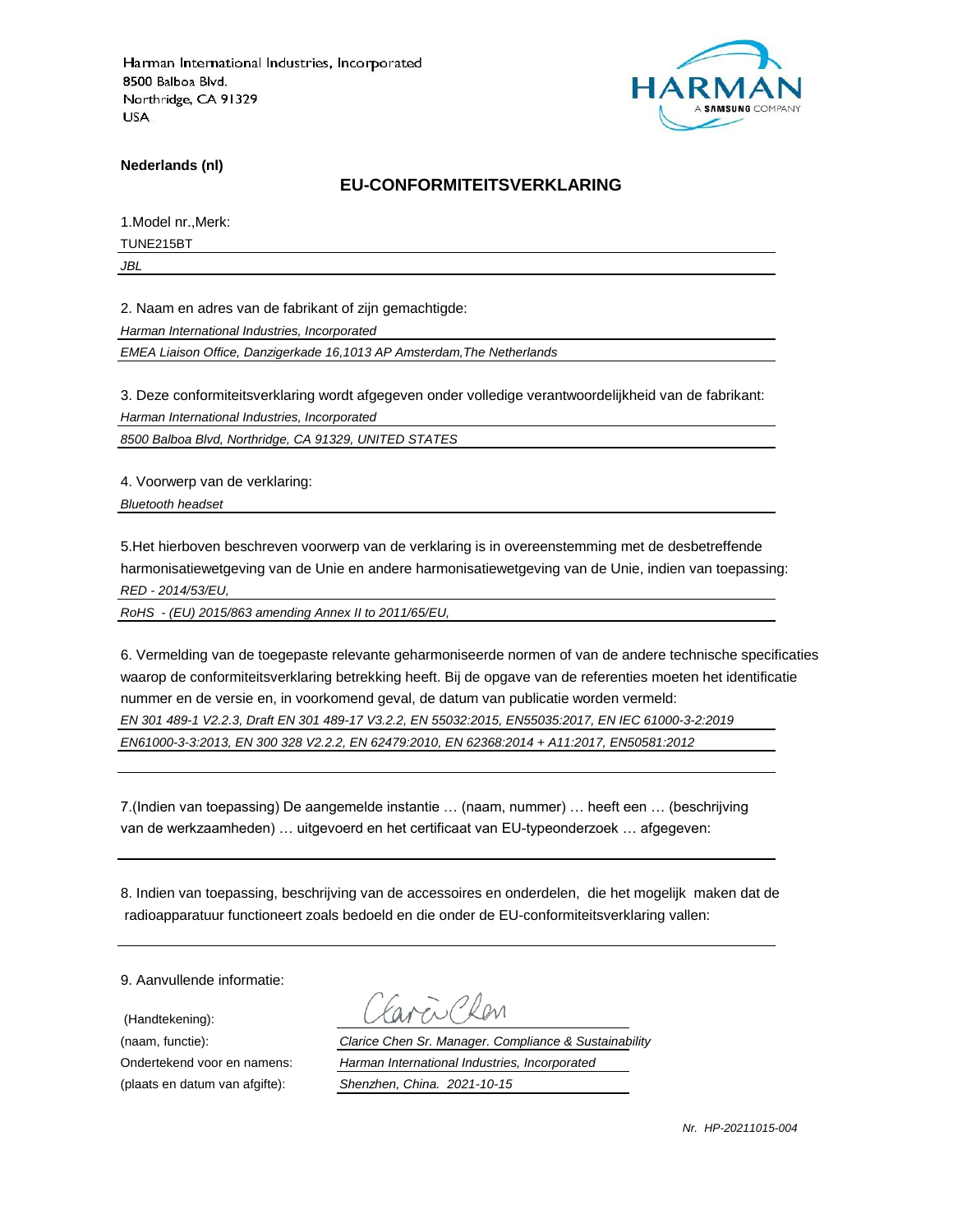

**Română (ro)**

# **DECLARAȚIA UE DE CONFORMITATE**

1. Număr model, marcă:

TUNE215BT

*JBL*

2. Denumirea și adresa producătorului sau a reprezentantului său autorizat:

*Harman International Industries, Incorporated*

*EMEA Liaison Office, Danzigerkade 16,1013 AP Amsterdam,The Netherlands*

3. Prezenta declarație de conformitate este emisă pe răspunderea exclusivă a producătorului:

*Harman International Industries, Incorporated*

*8500 Balboa Blvd, Northridge, CA 91329, UNITED STATES*

4.Obiectul declarației:

*Bluetooth headset*

5. Obiectul declarației descris mai sus este în conformitate cu legislația relevantă de armonizare a Uniunii: și După caz, alte acte din legislația de armonizare a Uniunii

*RED - 2014/53/EU,*

*RoHS - (EU) 2015/863 amending Annex II to 2011/65/EU,*

6. Trimiterile la standardele armonizate relevante folosite sau trimiterile la alte specificații tehnice în legătură cu care se declară conformitatea. Referințele sunt enumerate împreună cu numerele de identificare și cu versiunea acestora precum și cu data eliberării, după caz:

*EN 301 489-1 V2.2.3, Draft EN 301 489-17 V3.2.2, EN 55032:2015, EN55035:2017, EN IEC 61000-3-2:2019 EN61000-3-3:2013, EN 300 328 V2.2.2, EN 62479:2010, EN 62368:2014 + A11:2017, EN50581:2012* 

7. După caz, organismul notificat … (denumire, număr) ... a efectuat … (descrierea intervenției) și a emis certificatul de examinare UE de tip:

8. După caz, o descriere a accesoriilor și componentelor, inclusiv a produselor software, care permit echipamentelor radio să funcționeze corespunzător și care sunt incluse în declarația de conformitate:

9. Informații suplimentare:

(Semnătura):

(numele, funcția) : *Clarice Chen Sr. Manager. Compliance & Sustainability* Semnat pentru și în numele: *Harman International Industries, Incorporated* (locul și data emiterii): *Shenzhen, China. 2021-10-15*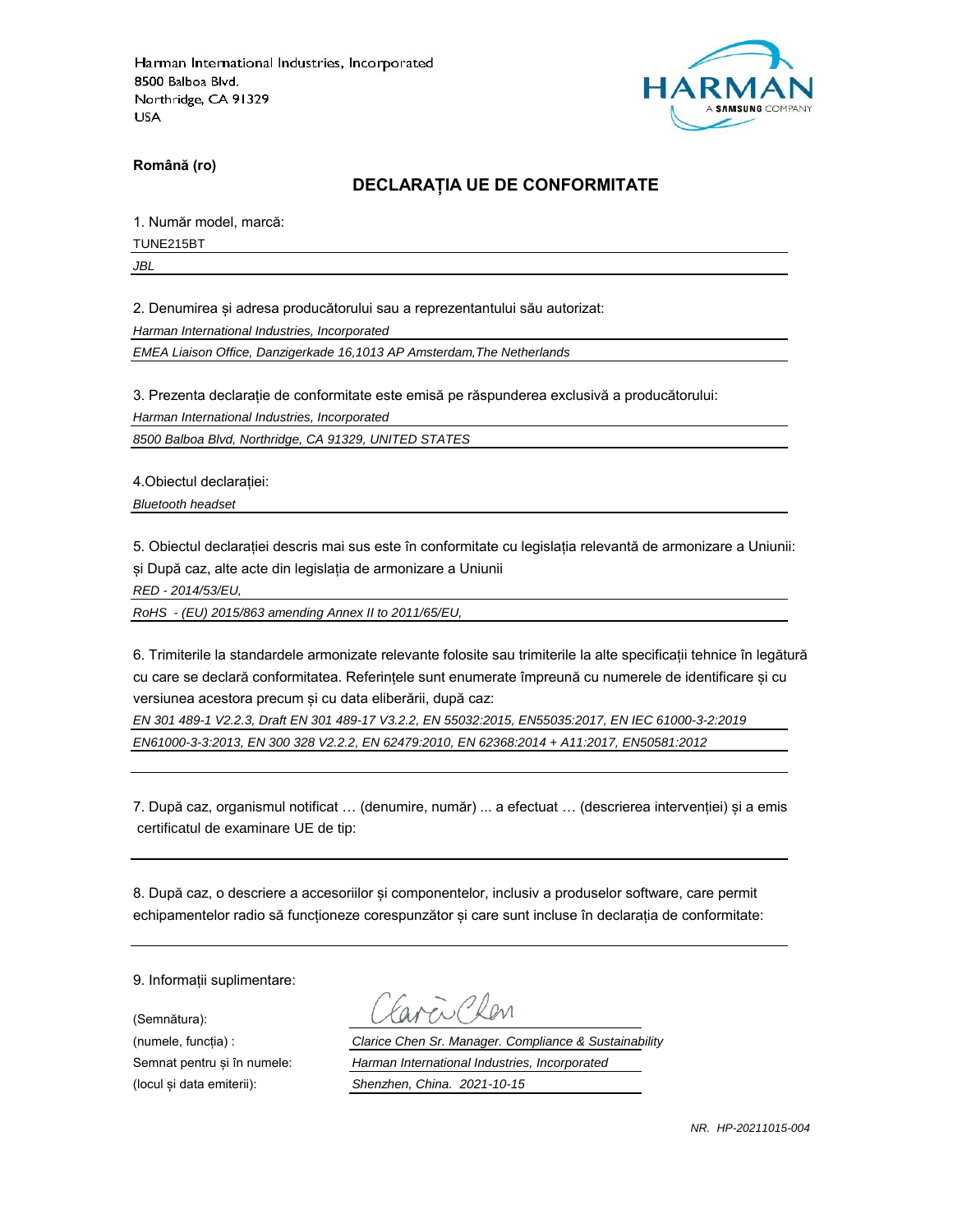

**Suomi (fi)**

### **EU-VAATIMUSTENMUKAISUUSVAKUUTUS**

1. Malli nro.,merkki:

TUNE215BT

*JBL*

2. Valmistajan tai sen valtuutetun edustajan nimi ja osoite:

*Harman International Industries, Incorporated*

*EMEA Liaison Office, Danzigerkade 16,1013 AP Amsterdam,The Netherlands*

3. Tämä vaatimustenmukaisuusvakuutus on annettu valmistajan yksinomaisella vastuulla:

*Harman International Industries, Incorporated*

*8500 Balboa Blvd, Northridge, CA 91329, UNITED STATES*

4. Vakuutuksen kohde:

*Bluetooth headset*

5. Edellä kuvattu vakuutuksen kohde on asiaa koskevan unionin yhdenmukaistamislainsäädännön vaatimusten mukainen ja Muu unionin yhdenmukaistamissäädös (tapauksen mukaan):

*RED - 2014/53/EU,*

*RoHS - (EU) 2015/863 amending Annex II to 2011/65/EU,*

6. Viittaus niihin asiaankuuluviin yhdenmukaistettuihin standardeihin, joita on käytetty, tai viittaus muihin teknisiin eritelmiin, joiden perusteella vaatimustenmukaisuusvakuutus on annettu. Viittausten luettelossa on mainittava niiden tunnistenumero ja versio ja tapauksen mukaan antopäivä:

*EN 301 489-1 V2.2.3, Draft EN 301 489-17 V3.2.2, EN 55032:2015, EN55035:2017, EN IEC 61000-3-2:2019 EN61000-3-3:2013, EN 300 328 V2.2.2, EN 62479:2010, EN 62368:2014 + A11:2017, EN50581:2012* 

7. Tapauksen mukaan ilmoitettu laitos … (nimi, numero) … suoritti … (toimenpiteen kuvaus) … ja antoi EU-tyyppitarkastustodistuksen: …

8. Tapauksen mukaan kuvaus lisälaitteista ja osista, myös ohjelmistoista, jotka mahdollistavat radiolaitteen käyttötarkoituksen mukaisen käytön ja jotka EU-vaatimustenmukaisuusvakuutus kattaa:

9. Lisätietoja:

(allekirjoitus):

(antamispaikka ja -päivämäärä): *Shenzhen, China. 2021-10-15*

(nimi, tehtävä): *Clarice Chen Sr. Manager. Compliance & Sustainability* Seuraavan puolesta allekirjoittanut: *Harman International Industries, Incorporated*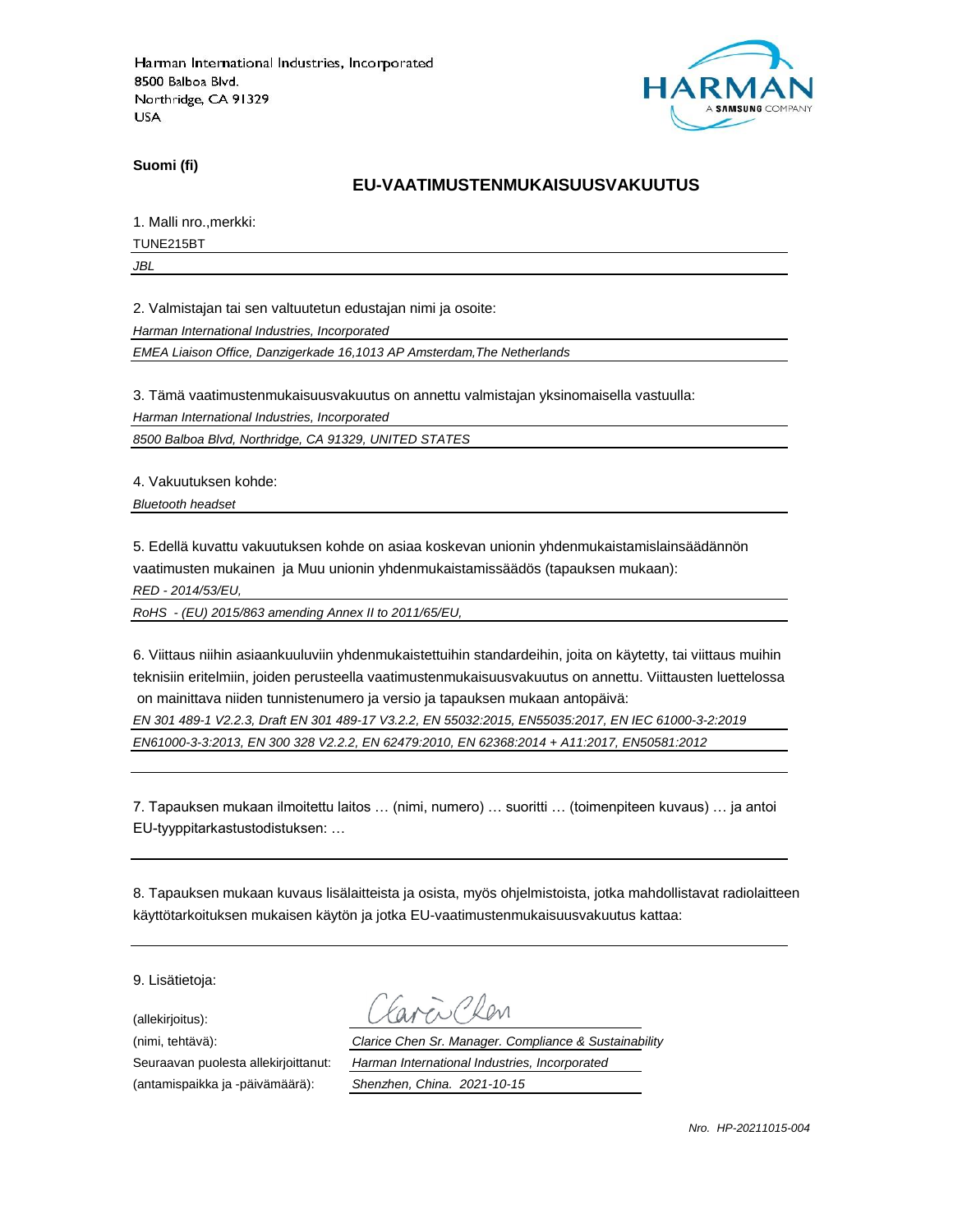

**magyar (hu)**

# **EU-MEGFELELŐSÉGI NYILATKOZAT**

1.Modellazonosító,márka:

TUNE215BT

*JBL*

2. A gyártó vagy meghatalmazott képviselőjének neve és címe:

*Harman International Industries, Incorporated*

*EMEA Liaison Office, Danzigerkade 16,1013 AP Amsterdam,The Netherlands*

3. Ezt a megfelelőségi nyilatkozatot a gyártó kizárólagos felelőssége mellett adják ki:

*Harman International Industries, Incorporated*

*8500 Balboa Blvd, Northridge, CA 91329, UNITED STATES*

4. A nyilatkozat tárgya:

*Bluetooth headset*

5. A fent ismertetett nyilatkozat tárgya megfelel a vonatkozó uniós harmonizációs jogszabályoknak és adott esetben egyéb uniós harmonizációs jogszabály

*RED - 2014/53/EU,*

*RoHS - (EU) 2015/863 amending Annex II to 2011/65/EU,*

6.Az alkalmazott harmonizált szabványokra való hivatkozás vagy az azokra az egyéb műszaki előírásokra való hivatkozás, amelyekkel kapcsolatban megfelelőségi nyilatkozatot tetteké. A hivatkozásokat az azonosító számokkal együtt és a megfelelő verzió feltüntetésével kell megadni, adott esetben a kiállítás dátumával együtt: *EN 301 489-1 V2.2.3, Draft EN 301 489-17 V3.2.2, EN 55032:2015, EN55035:2017, EN IEC 61000-3-2:2019 EN61000-3-3:2013, EN 300 328 V2.2.2, EN 62479:2010, EN 62368:2014 + A11:2017, EN50581:2012* 

7.A(z) ... (nevű, számú)… bejelentett szervezet adott esetben elvégezte a(z) … (a beavatkozás ismertetése) …, és a következő EU-típusvizsgálati tanúsítványt adta ki:

8. Adott esetben a tartozékok és alkatrészek leírása, ideértve a rádióberendezés rendeltetésszerű használatát lehetővé tévő és az EU-megfelelőségi nyilatkozat hatályába tartozó szoftvereket is:

9. További információk:

(aláírás):

(a kiállítás helye és dátuma): *Shenzhen, China. 2021-10-15*

(név, beosztás): *Clarice Chen Sr. Manager. Compliance & Sustainability* nevében megbízásából írták alá: *Harman International Industries, Incorporated*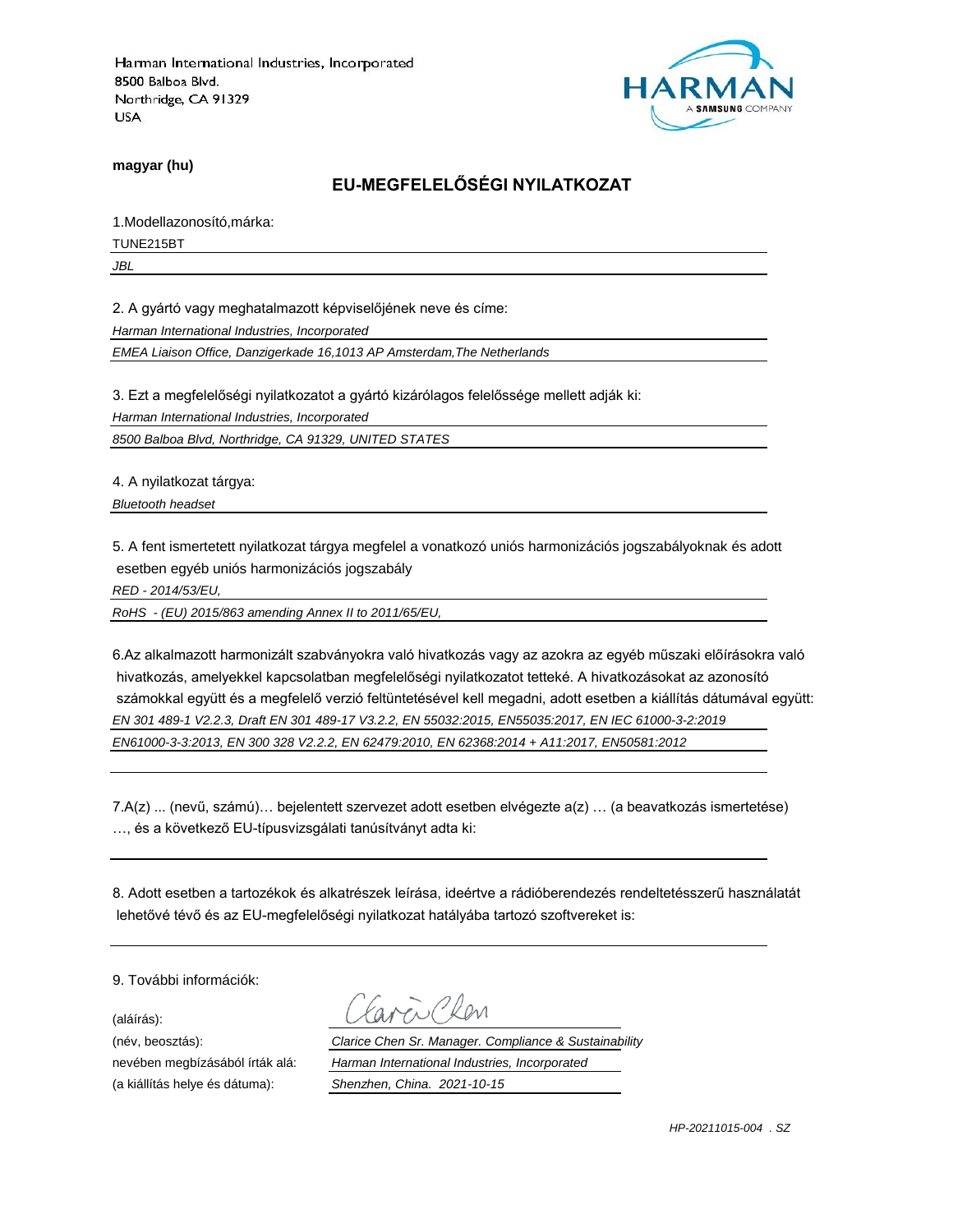

**polski (pl)**

#### **DEKLARACJA ZGODNOŚCI UE**

1. Nazwa modelu,Marka:

TUNE215BT

*JBL*

2. Nazwa i adres producenta lub jego upoważnionego przedstawiciela:

*Harman International Industries, Incorporated*

*EMEA Liaison Office, Danzigerkade 16,1013 AP Amsterdam,The Netherlands*

3. Niniejszą deklarację zgodności wydaje się na wyłączną odpowiedzialność producenta:

*Harman International Industries, Incorporated*

*8500 Balboa Blvd, Northridge, CA 91329, UNITED STATES*

4. Przedmiot deklaracji:

*Bluetooth headset*

5.Wymieniony powyżej przedmiot niniejszej deklaracji jest zgodny z odnośnymi wymaganiami unijnego prawodawstwa harmonizacyjnego i innym unijnym prawodawstwem harmonizacyjnym, w stosownych przypadkach:

*RED - 2014/53/EU,*

*RoHS - (EU) 2015/863 amending Annex II to 2011/65/EU,*

6. Odwołania do odnośnych norm zharmonizowanych, które zastosowano, lub do innych specyfikacji technicznych,w stosunku do których deklarowana jest zgodność. Odwołania muszą być podane wraz z ich numerami identyfika cyjnymi i wersjami oraz w stosownych przypadkach z datą wydania: *EN 301 489-1 V2.2.3, Draft EN 301 489-17 V3.2.2, EN 55032:2015, EN55035:2017, EN IEC 61000-3-2:2019 EN61000-3-3:2013, EN 300 328 V2.2.2, EN 62479:2010, EN 62368:2014 + A11:2017, EN50581:2012* 

7. W stosownych przypadkach, jednostka notyfikowana … (nazwa, numer) … przeprowadziła … (opis interwencji) … i wydała certyfikat badania typu UE:

8.W stosownych przypadkach, opis elementów dodatkowych lub komponentów, w tym oprogramowania , które umoż liwiają działanie urządzenia radiowego zgodnie z przeznaczeniem i które są objęte deklaracją zgodności UE:

9. Informacje dodatkowe:

(podpis):

 $\sum_{\ell}$ 

(imię i nazwisko, stanowisko): *Clarice Chen Sr. Manager. Compliance & Sustainability* Podpisano w imieniu: *Harman International Industries, Incorporated* (miejsce i data wydania): *Shenzhen, China. 2021-10-15*

*NR. HP-20211015-004*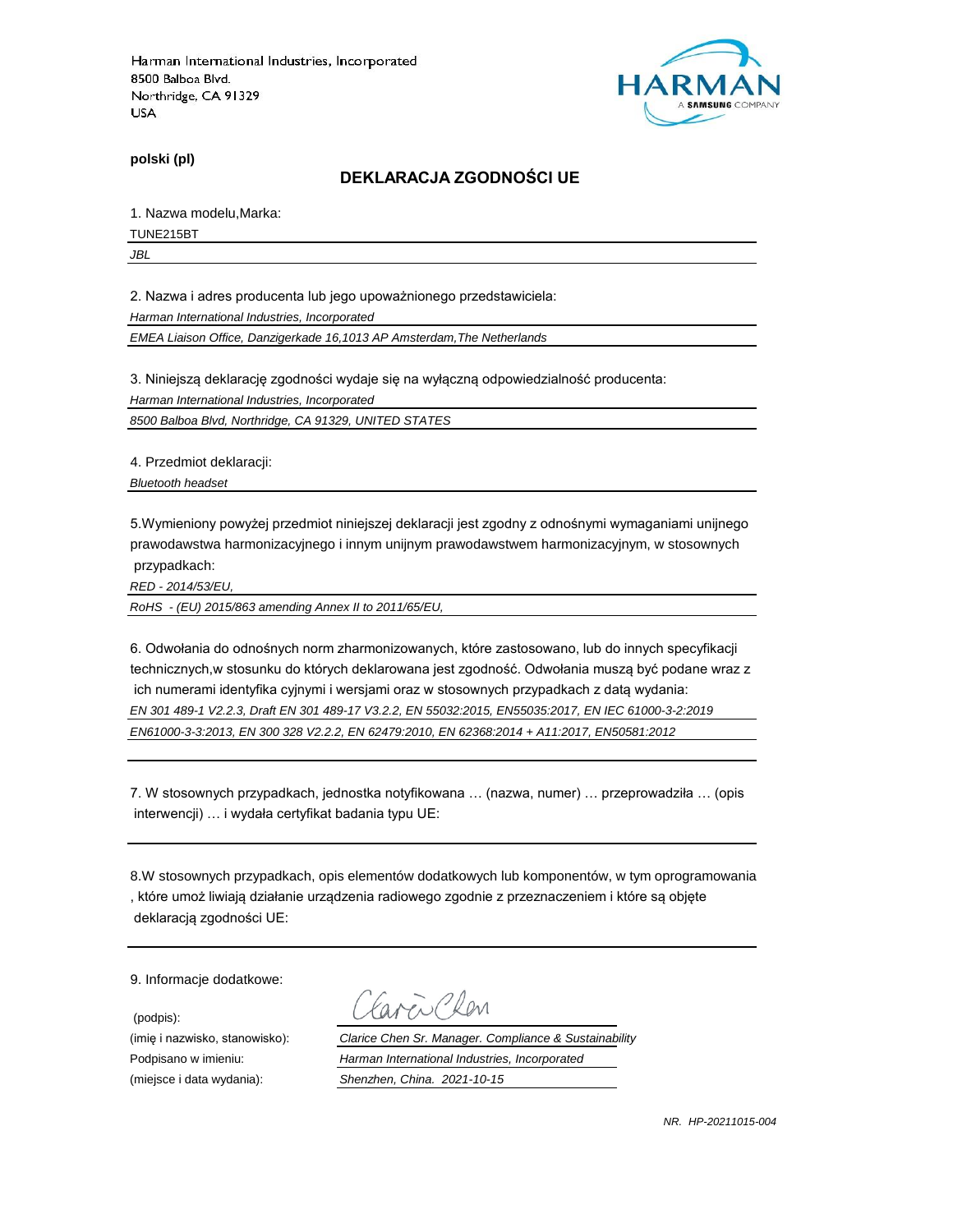

**slovenčina (sk)**

# **EÚ VYHLÁSENIE O ZHODE**

1.Číslo modelu,brand:

TUNE215BT

*JBL*

2. Meno a adresa výrobcu alebo jeho splnomocneného zástupcu:

*Harman International Industries, Incorporated*

*EMEA Liaison Office, Danzigerkade 16,1013 AP Amsterdam,The Netherlands*

3. Toto vyhlásenie o zhode sa vydáva na výhradnú zodpovednosť výrobcu.:

*Harman International Industries, Incorporated*

*8500 Balboa Blvd, Northridge, CA 91329, UNITED STATES*

4.Predmet vyhlásenia:

*Bluetooth headset*

5. Uvedený predmet vyhlásenia je v zhode s príslušnými harmonizačnými právnymi predpismi Únie a Prípadne ďalšie harmonizačné právne predpisy Únie:

*RED - 2014/53/EU,*

*RoHS - (EU) 2015/863 amending Annex II to 2011/65/EU,*

6. Odkazy na príslušné použité harmonizované normy alebo odkazy na iné technické špecifikácie, v súvislosti s ktorými sa zhoda vyhlasuje. V rámci odkazov sa musí uviesť identifikačné číslo a verzia a prípadne dátum vydania:

*EN 301 489-1 V2.2.3, Draft EN 301 489-17 V3.2.2, EN 55032:2015, EN55035:2017, EN IEC 61000-3-2:2019 EN61000-3-3:2013, EN 300 328 V2.2.2, EN 62479:2010, EN 62368:2014 + A11:2017, EN50581:2012* 

7. Prípadne: notifikovaný orgán … (názov, číslo) … vykonal … (opis zásahu) … a vydal certifikát EÚ skúšky typu:

8. V príslušných prípadoch opis príslušenstva a komponentov vrátane softvéru, ktoré umožňujú rádiovému zariadeniu fungovať v súlade so zamýšľaným účelom, a na ktoré sa vzťahuje EÚ vyhlásenie o zhode:

9. Doplňujúce informácie:

(podpis):

(meno, funkcia): *Clarice Chen Sr. Manager. Compliance & Sustainability* Podpísané za a v mene: *Harman International Industries, Incorporated* (miesto a dátum vydania): *Shenzhen, China. 2021-10-15*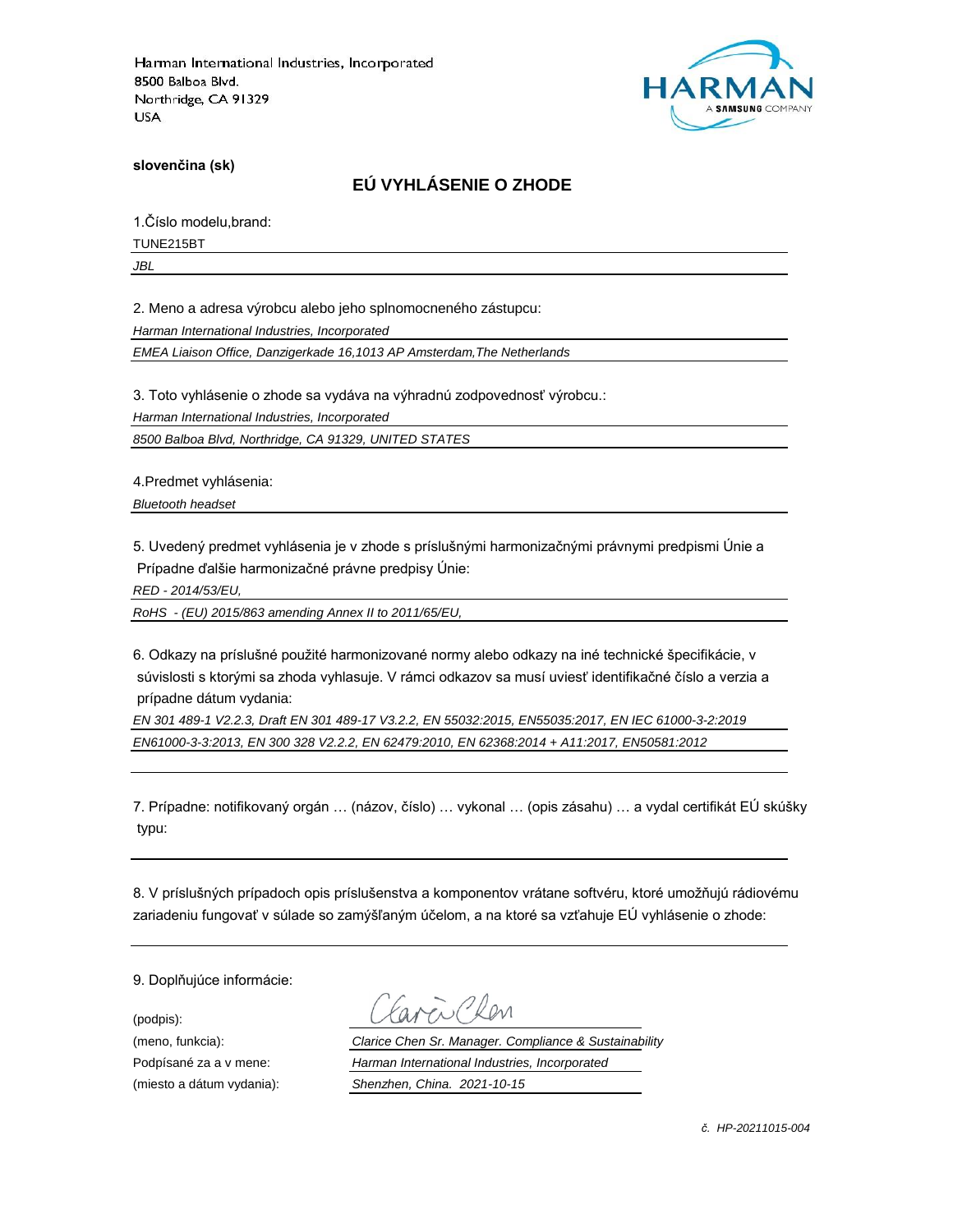

**svenska (sv)**

# **EU-FÖRSÄKRAN OM ÖVERENSSTÄMMELSE**

1. Modell nr.,varumärke**:**

TUNE215BT

*JBL*

2. Namn på och adress till tillverkaren eller dennes representant:

*Harman International Industries, Incorporated*

*EMEA Liaison Office, Danzigerkade 16,1013 AP Amsterdam,The Netherlands*

3. Denna försäkran om överensstämmelse utfärdas på tillverkarens eget ansvar:

*Harman International Industries, Incorporated*

*8500 Balboa Blvd, Northridge, CA 91329, UNITED STATES*

4. Föremål för försäkran:

*Bluetooth headset*

5. Föremålet för försäkran ovan överensstämmer med den relevanta unionslagstiftningen om harmon -isering och Annan harmoniserad unionslagstiftning i förekommande fall

*RED - 2014/53/EU,*

*RoHS - (EU) 2015/863 amending Annex II to 2011/65/EU,*

6.Hänvisningar till de relevanta harmoniserade standarder som använts eller hänvisningar till andra tekniska specifikationer enligt vilka överensstämmelsen försäkras. Hänvisningar måste förtecknas tillsammans med identifieringsnummer och version och i förekommande fall datum för utfärdande:

*EN 301 489-1 V2.2.3, Draft EN 301 489-17 V3.2.2, EN 55032:2015, EN55035:2017, EN IEC 61000-3-2:2019 EN61000-3-3:2013, EN 300 328 V2.2.2, EN 62479:2010, EN 62368:2014 + A11:2017, EN50581:2012* 

7. I tillämpliga fall: det anmälda organet ... (namn, nummer) ... har utfört ... (beskrivning av åtgärd) ... och utfärdat EU- typprovningsintyg:

8. I förekommande fall en beskrivning av tillbehör och komponenter, inklusive programvara, som gör det möjligt för radioutrustningen att fungera som avsett och som täcks av en EU-försäkran om överensstämmelse:

9. Ytterligare information:

(namnteckning):

EN Plen

(namn, befattning): *Clarice Chen Sr. Manager. Compliance & Sustainability* Undertecknat för: *Harman International Industries, Incorporated* (ort och datum) *Shenzhen, China. 2021-10-15*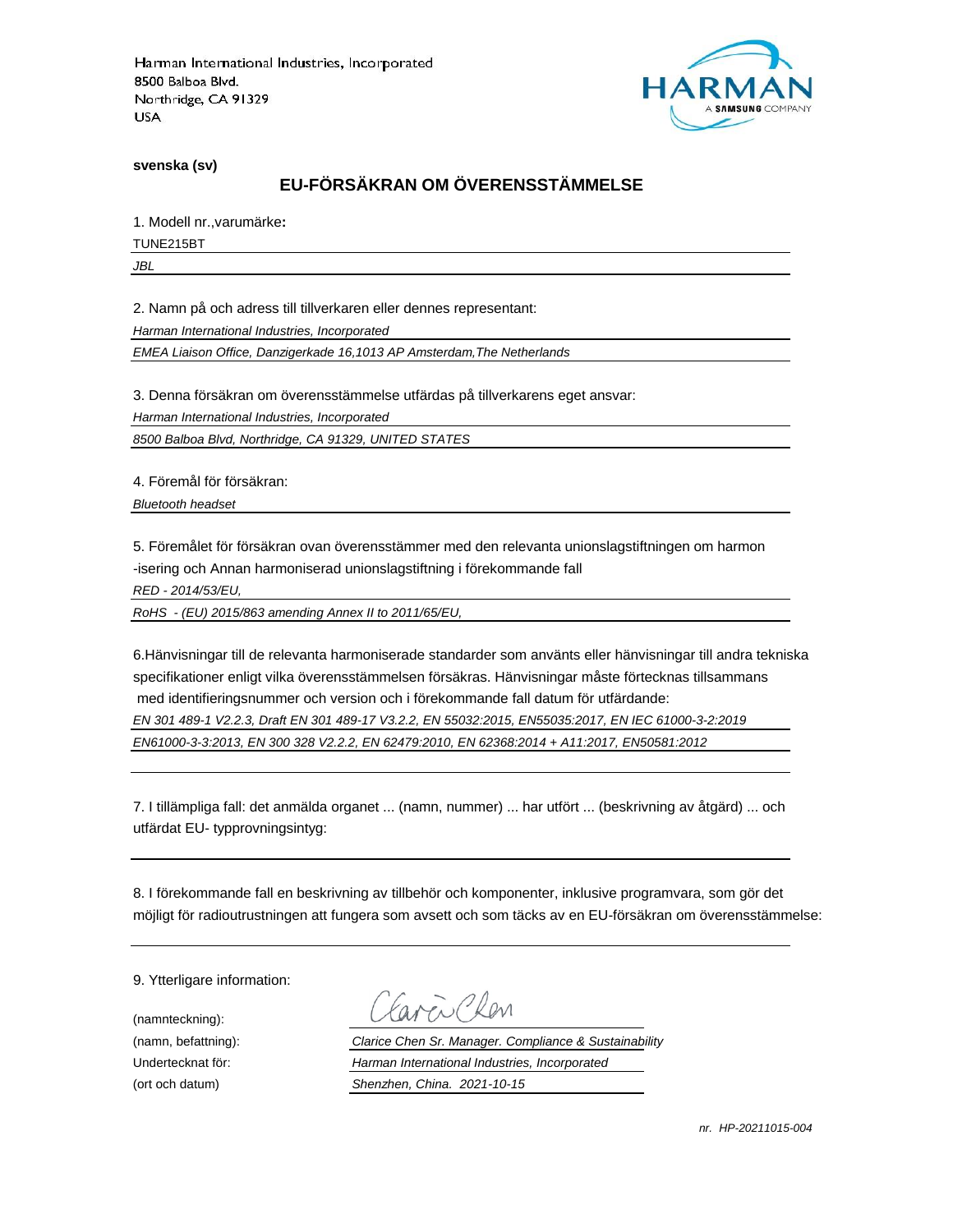

**Malti (mt)**

# **DIKJARAZZJONI TA' KONFORMITÀ TAL-UE**

1.Il-mudell Nru.,marka: TUNE215BT

*JBL*

2. L-isem u l-indirizz tal-manifattur jew tar-rappreżentant awtorizzat tiegħu:

*Harman International Industries, Incorporated*

*EMEA Liaison Office, Danzigerkade 16,1013 AP Amsterdam,The Netherlands*

3. Din id-dikjarazzjoni tal-konformità tinħareg taħt ir-responsabbiltà unika tal-manifattur:

*Harman International Industries, Incorporated*

*8500 Balboa Blvd, Northridge, CA 91329, UNITED STATES*

4.L-għan tad-dikjarazzjoni:

*Bluetooth headset*

5. L-għan tad-dikjarazzjoni deskritt hawn fuq huwa konformi mal-leġiżlazzjoni ta' armonizzazzjoni rilevanti tal -Unjon u Leġiżlazzjoni dwar l-armonizzazzjoni oħra tal-Unjoni meta tkun applikabbli

*RED - 2014/53/EU,*

*RoHS - (EU) 2015/863 amending Annex II to 2011/65/EU,*

6. Ir-referenzi għall-istandards armonizzati rilevanti li ntużaw, jew ir-referenzi għall-ispeċifikazzjonijiet tekniċi l-oħrajn li skonthom qed tiġi ddikjarata l-konformità: Ir-referenzi jridu jiġu elenkati bin-numru tal-identifikazzjoni u l-verżjoni tagħhom u, fejn applikabbli, id-data tal-ħruġ:

*EN 301 489-1 V2.2.3, Draft EN 301 489-17 V3.2.2, EN 55032:2015, EN55035:2017, EN IEC 61000-3-2:2019 EN61000-3-3:2013, EN 300 328 V2.2.2, EN 62479:2010, EN 62368:2014 + A11:2017, EN50581:2012* 

7.Meta applikabbli, il-korp notifikat … (l-isem, in-numru) … wettaq… (deskrizzjoni tal-intervent) … u ħareġ iċ-ċertifikat tal-eżami tat-tip tal-UE:

8. Fejn applikabbli, deskrizzjoni tal-aċċessorji u il-komponenti, inkluż is-softwer, li jippermettu t-tagħmir tar -radju jopera kif intiż u koperti mid-dikjarazzjoni tal-konformità tal-UE:

9. Informazzjoni addizzjonali:

(firma):

EN CROM

(isem, funzjoni): *Clarice Chen Sr. Manager. Compliance & Sustainability* Iffirmat għal u f'isem: *Harman International Industries, Incorporated* (post u data tal-ħruġ): *Shenzhen, China. 2021-10-15*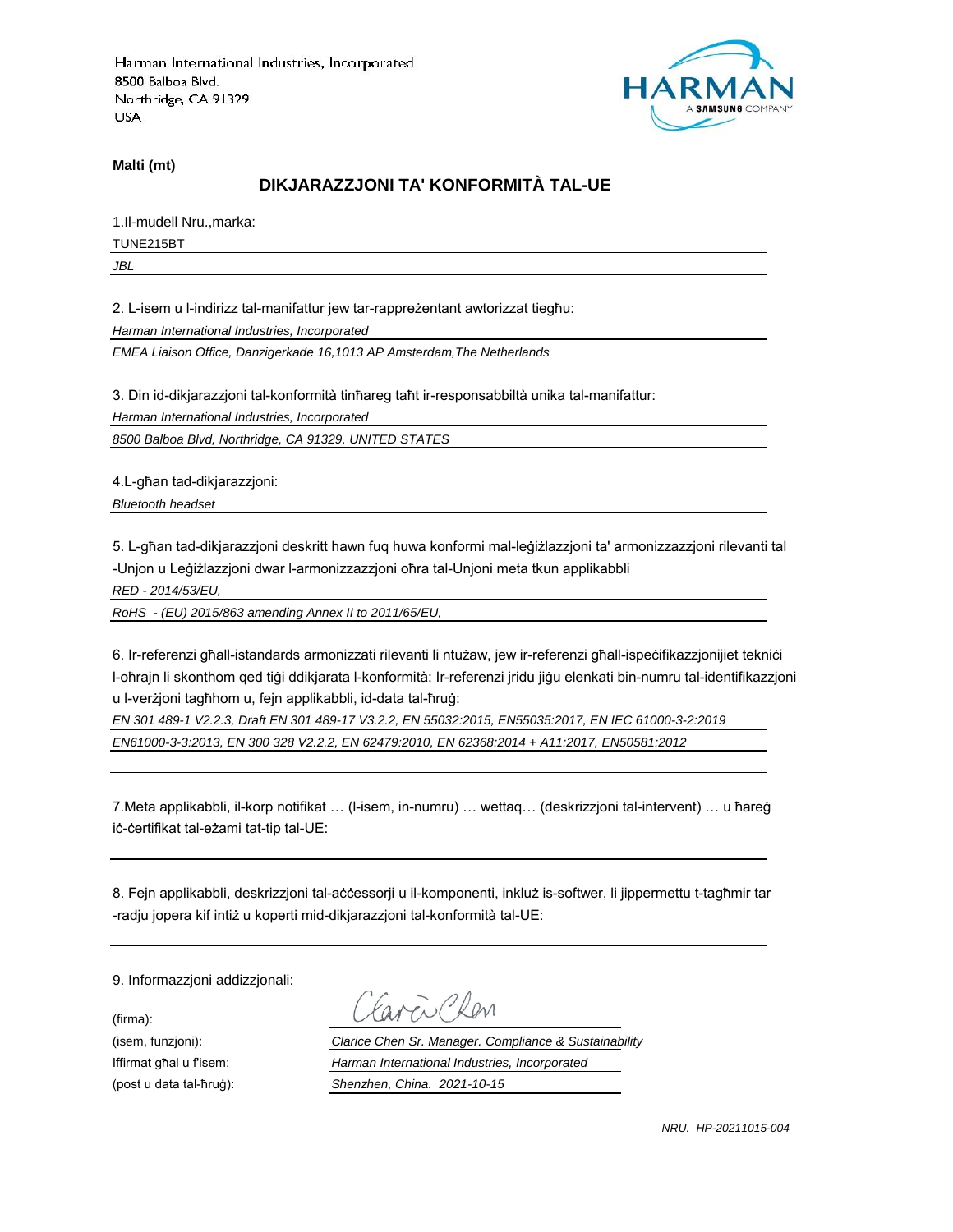

**português (pt)**

# **DECLARAÇÃO UE DE CONFORMIDADE**

1. Modelo Nº.,marca:

TUNE215BT

*JBL*

2. Nome e endereço do fabricante ou do respetivo mandatário:

*Harman International Industries, Incorporated*

*EMEA Liaison Office, Danzigerkade 16,1013 AP Amsterdam,The Netherlands*

3. A presente declaração de conformidade é emitida sob a exclusiva responsabilidade do fabricante:

*Harman International Industries, Incorporated*

*8500 Balboa Blvd, Northridge, CA 91329, UNITED STATES*

4. Objeto da declaração:

*Bluetooth headset*

5.O objeto da declaração acima mencionada está em conformidade com a legislação de harmonização da União aplicável, Outra legislação de harmonização da União, se aplicável:

*RED - 2014/53/EU,*

*RoHS - (EU) 2015/863 amending Annex II to 2011/65/EU,*

6. Referências às normas harmonizadas aplicáveis utilizadas ou às outras especificações técnicas em relação às quais a conformidade é declarada. As referências devem ser enumeradas com os respetivos números de identificação e versão e, se for caso disso, a data de emissão:

*EN 301 489-1 V2.2.3, Draft EN 301 489-17 V3.2.2, EN 55032:2015, EN55035:2017, EN IEC 61000-3-2:2019 EN61000-3-3:2013, EN 300 328 V2.2.2, EN 62479:2010, EN 62368:2014 + A11:2017, EN50581:2012* 

7. Se aplicável, o organismo notificado: (nome, número)... efetuou… (descrição da intervenção)… e emitiu o certificado de exame UE de tipo:

8. Se aplicável, descrição dos acessórios e/ou componentes, incluindo o software, que permitem que o equipamento de rádio funcione conforme o pretendido, abrangidos pela declaração UE de conformidade:

9. Informações complementares:

(assinatura):

Chen

(nome, cargo) : *Clarice Chen Sr. Manager. Compliance & Sustainability* Assinado por e em nome de: *Harman International Industries, Incorporated* (local e data de emissão) *Shenzhen, China. 2021-10-15*